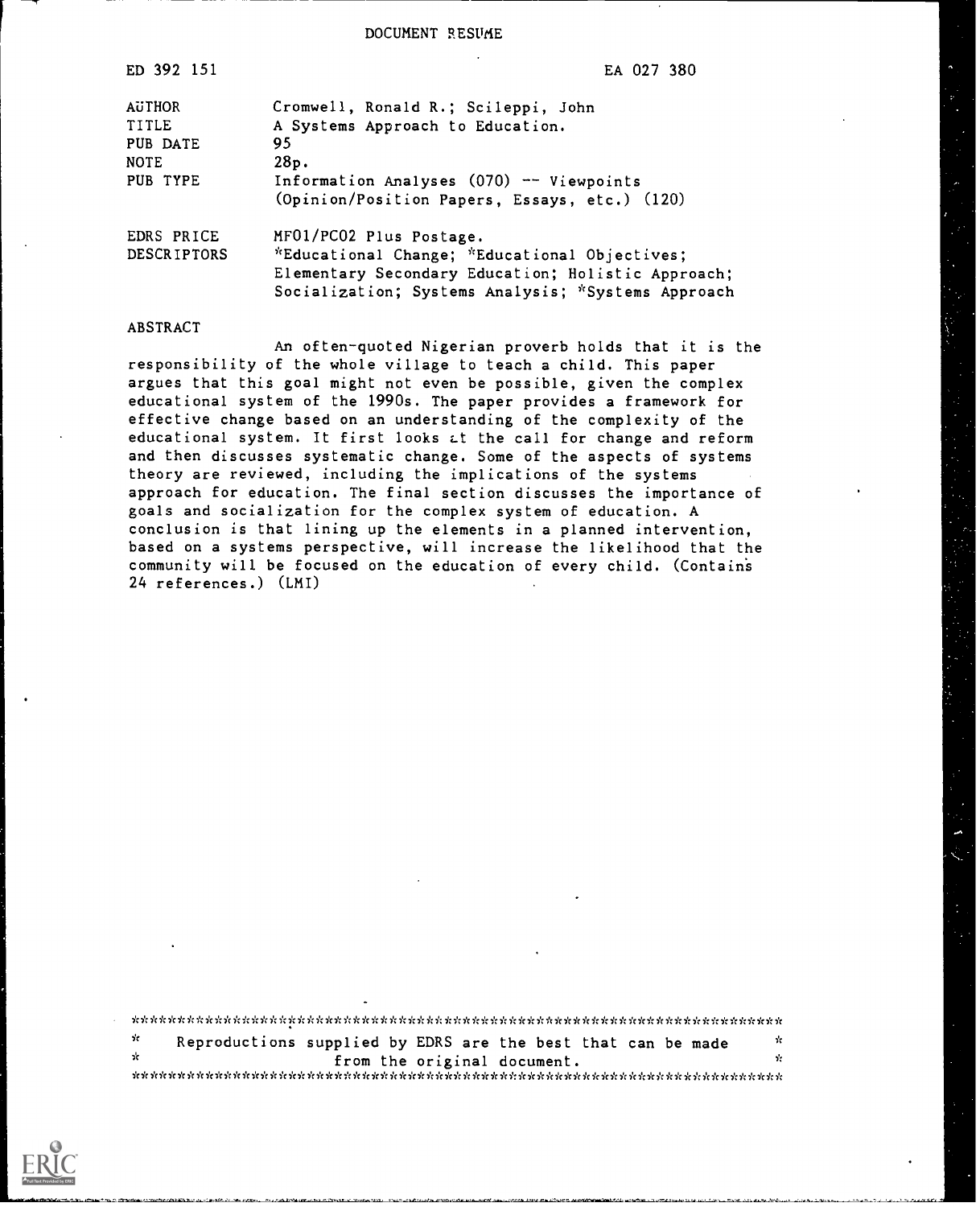### A SYSTEMS APPROACH TO EDUCATION

by Dr. Ronald R. Cromwell Director of Teacher Education Marist College<br>Poughkeepsie. NY 12601 Poughkeepsie, NY 914-575-3000, ex 2994 914-452-8242 (home)

and Dr. John Scileppi Director of the Graduate Psychology Program Marist College<br>Poughkeepsie, NY 12601 Poughkeepsie, NY 914-575-3000, ex 2961

Ronald R. Cromwell is Director of Teacher Education at Marist College, NY. His specializations include teacher education, creativity, iearning styles and systems.

John Scileppi is Director of the Graduate Psychology Program at Marist College, NY. His specializations include community psychology and social psychological approaches to education.

> S DEPARTMEN1 OT L DUCATION EDUCATIONAL RESOURCES INFORMATION CENTER (ERIC)<br>This document has been reproduced as<br>received from the person or organization originating it

0 Minor changes have been made to improve reproduction quality

Points ol view or opinions staled in this document do not necessaidy repiesent official OERI position or policy

 $\Omega$ 

"PERMISSION TO REPRODUCE THIS MATERIAL HAS BEEN GRANTED BY

romu

TO THE EDUCATIONAL RESOURCES INFORMATION CENTER (ERIC)"

ED 392 151

 $\breve{m}$ 

 $\mathcal{O}$  $\tilde{\theta}$ 

 $\omega$  and  $\omega$ 

Full Text Provided by ERIC

BEST COPY AVAILABLE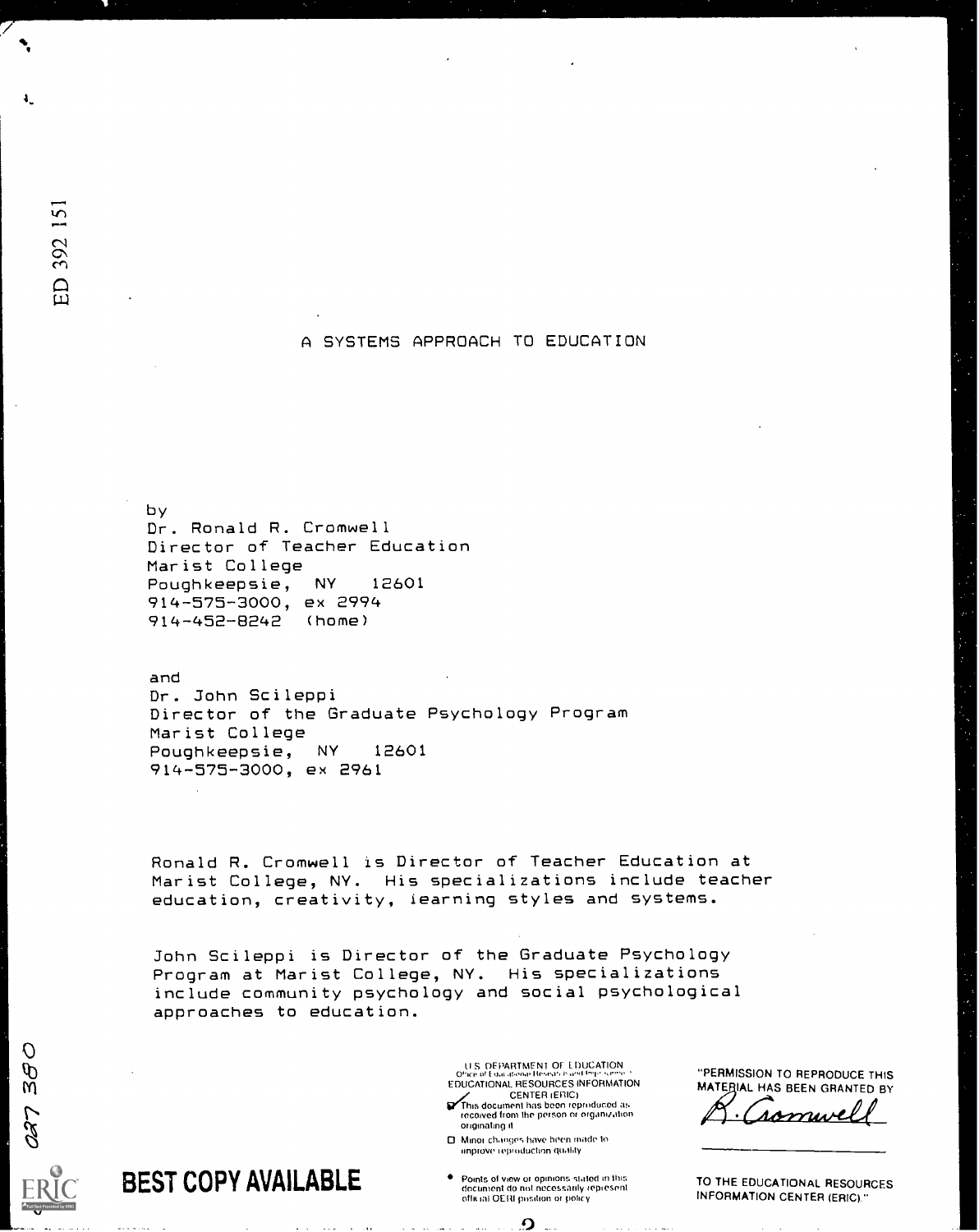#### A systems approach to American education

1

An often quoted Nigerian proverb holds that it is the. responsibility of the whole village to help teach a child. That philosophy is one to be greatly admired. It is even one that every education system should aspire to achieve. However, it may not take into full account how complex the American educational system has become. If only the most complex problems that confront the schools of the 1990's could be solved implementing the intent of this wise proverb. It would be great having every individual work.toward and feel responsible for the education of each and every child. The sad truth is that this goal may not even be possible, but, even more important, the system has gone way beyond the scope of a village.

Even with radical changes in the United States education system little change will be effective unless there is a better understanding of the complexity of schools and the education process. In this article we attempt to provide a framework for effective change that is based on an understanding that the educational system is a complex system. First, we look at the

 $\ddot{\bm{\omega}}$ 

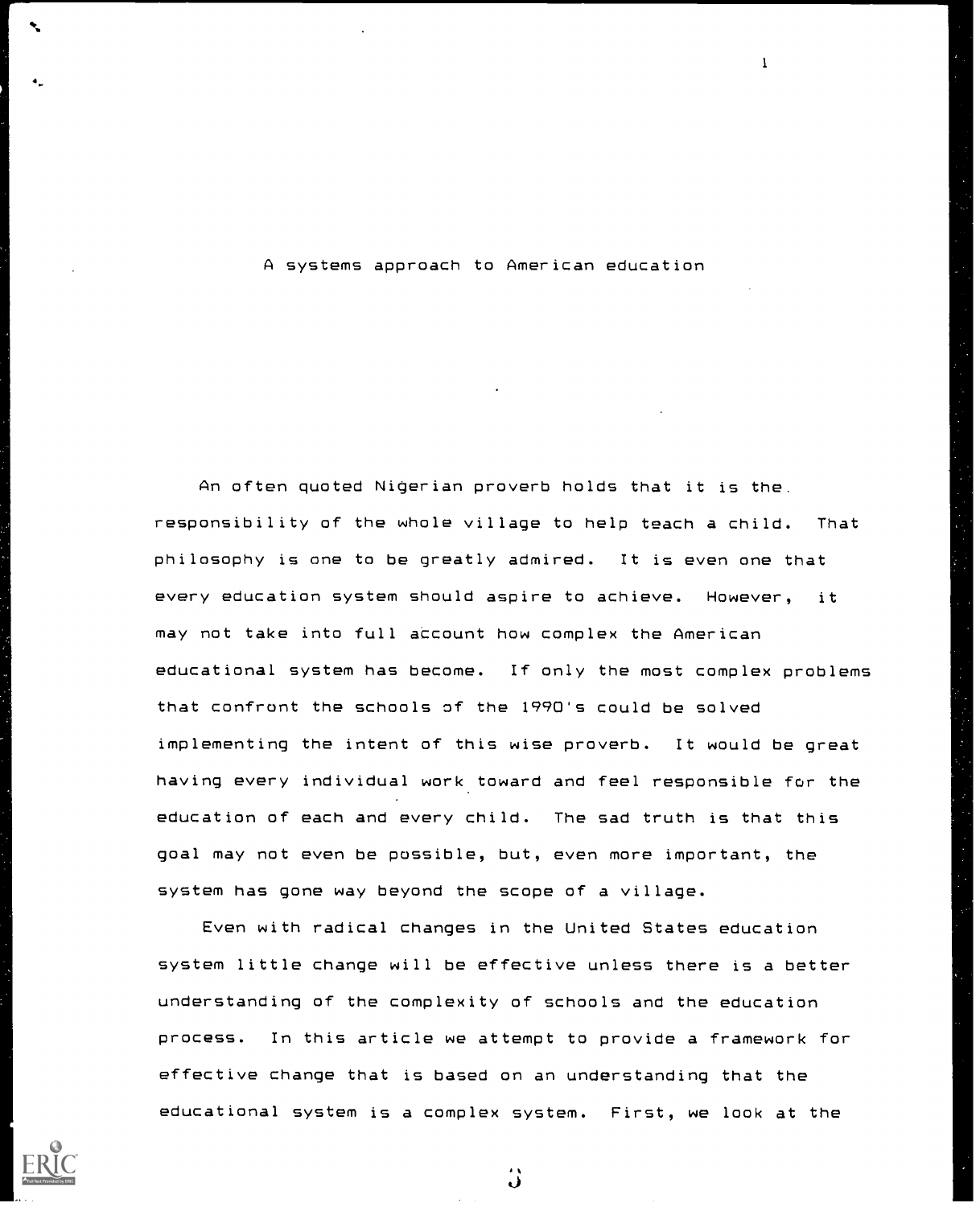cry in the system. Then, we discuss systematic change and review some of the aspects of systems theory discussing the implications of that approach to education. Finally, we will discuss the importance of goals and socialization in this kind of approach to the very complex system of education.

The cry in the education system

Effective change in the American education system will need people who believe deeply the Nigerian proverb as attempts are made to improve schools. But more importantly, the change agents will have to understand how systems work and be adept at effectively moving the various factors of the system into play to have the desired effect of the citizens of a committed village all working together to help a child learn. This issue of change and complexity might be better understood though an example.

One of the authors was an administrator of an elementary school in the 1980's in which the population was approximately 85% students of color. In agreement with the board he worked hard to change the staff make up to reflect more closely the student population. Numerous teachers and staff were hired to move the teachers from 100% white to 757. and the staff from 857. to 40%. Meeting this goal proved difficult to achieve, and so risks were taken. In a few cases people without teaching certificates but with degrees were hired and variances from the

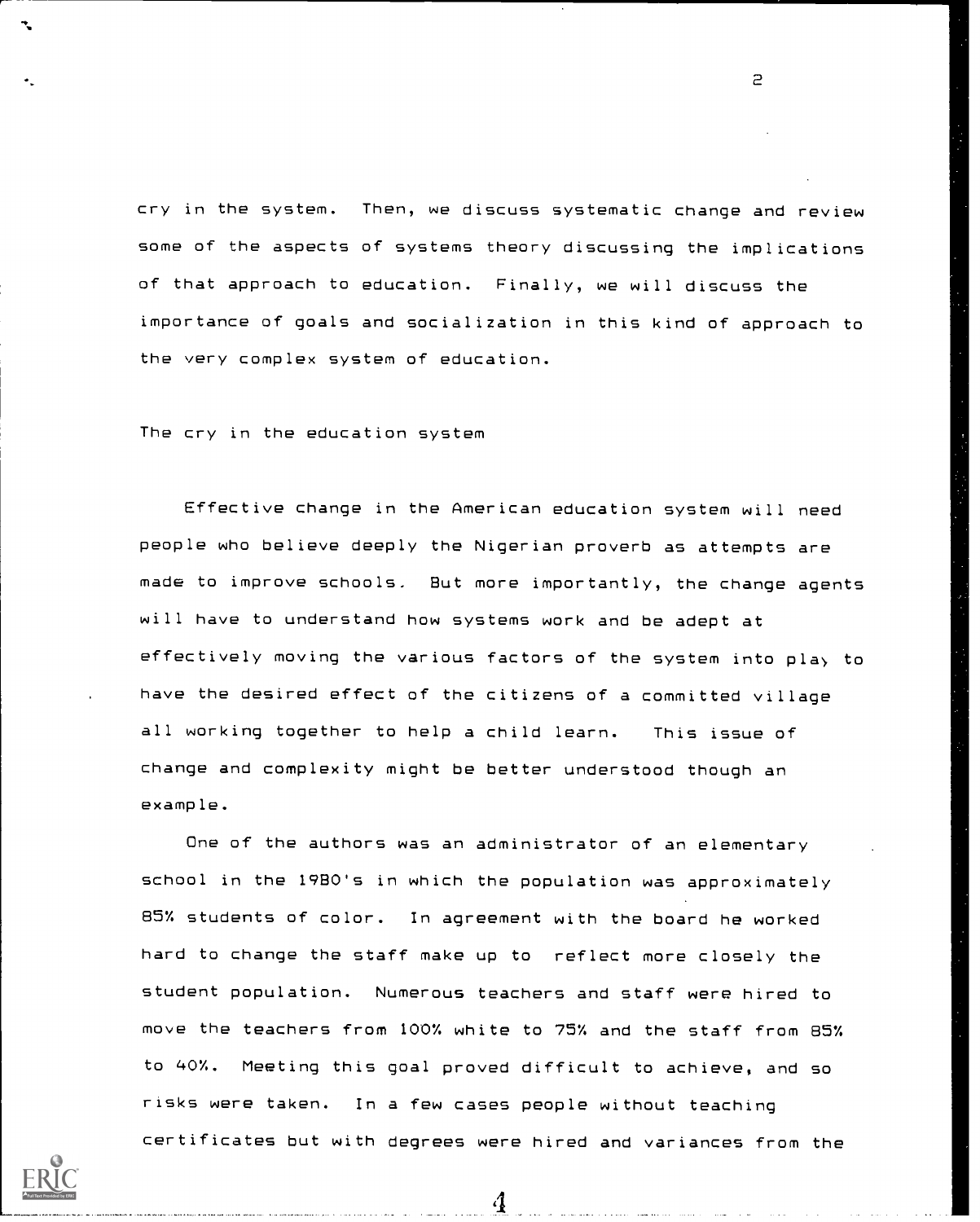state was sought to give them time to receive their teaching credentials. Nonetheless, the goal to change the staff and teachers to reflect more accurately the student body composition was being attempted and there were measurable changes.

3

The reaction was initially favorable. However, after a short lapse of time the parents began to complain and to do so intensely. The most common complaint was that students were not learning as well because the new teachers did not speak English well or did not explain the material in a way the students and parents felt could be most easily understood. It was assumed that the change in staff would mean that the classroom would be run the same and nothing would change except the color of the. skin of some of the employees. While the changes stayed in place for a few years it took much energy and was doomed to failure. The faculty and staff make up of that school slowly moved back to its previous composition. This failure can be understood as a lack of a systematic approach to change that would deal with the many factors that come into play when change is made in a system as complex as an educational institution.

In the aforementioned example, an action was implemented, however, the intervention did not hold and so the old norm swings back into existence. Slavin (1989) wrote that educators "must somehow stop the pendulum" (p.750). In this example, a much desired change was sought in a school. It was seen as good and held as a value. Yet, the change to have the teaching and school staff more closely mirror the student population did not remain a

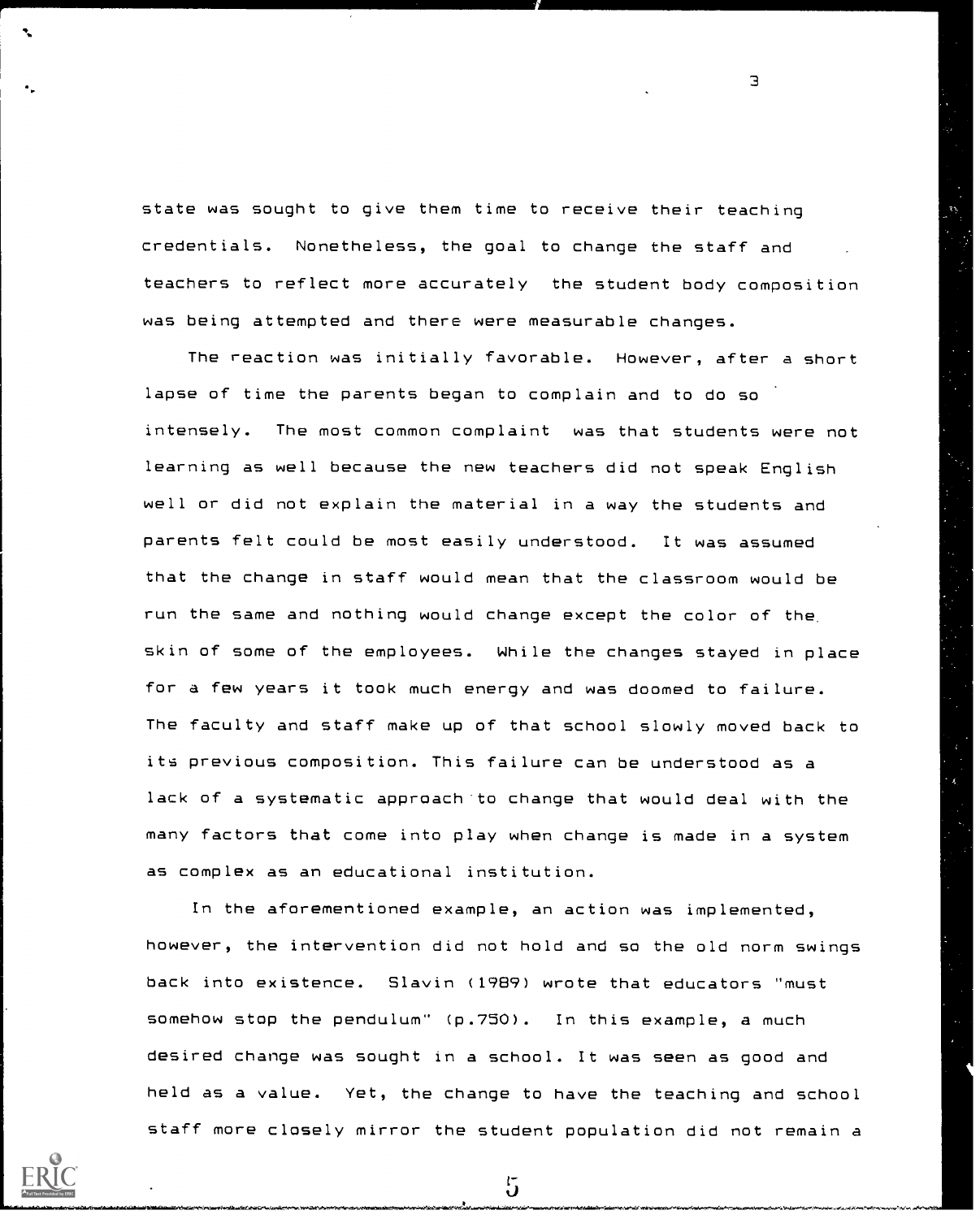focus as other issues became priorities (e.g. student success on assessments, traditional classroom presentation, certificate requirements, state regulations). The pendulum moving back and forth represents "shifts in taste and social climate and is not thought of as true progress" (Slavin, 1989. p.751). The educational system of the United States is very complex and many interventions have been attempted. Few seem to have not been undone and the result is not favorable. Some have stated that American education is a disaster (Smith, 1995). In the ABC News television show, Primetime (Gordon, 1992), a teacher was quoted as saying that the system was effectively in a meltdown. From many quarters can be heard the cry that education needs to be improved.

4

The call for change and reform is great and yet the history of effective change is poor. "Previous efforts have not made significant, lasting, improvements" (Deal, 1990, p.6). As Deal contends educators have spent millions of dollars, tried almost everything and the results are poor. When things do not work educators try another change and the pendulum swings back and forth producing ill feelings and providing the fodder for the statements often heard from veteran educators, "I remember when we tried this twenty years ago." The efforts of change seem to produce little improvement and have lead to radical actions by school districts. There has been a rise in charter schools, school boards hiring private corporations to run certain schools, even whole public school systems, and a move to hire

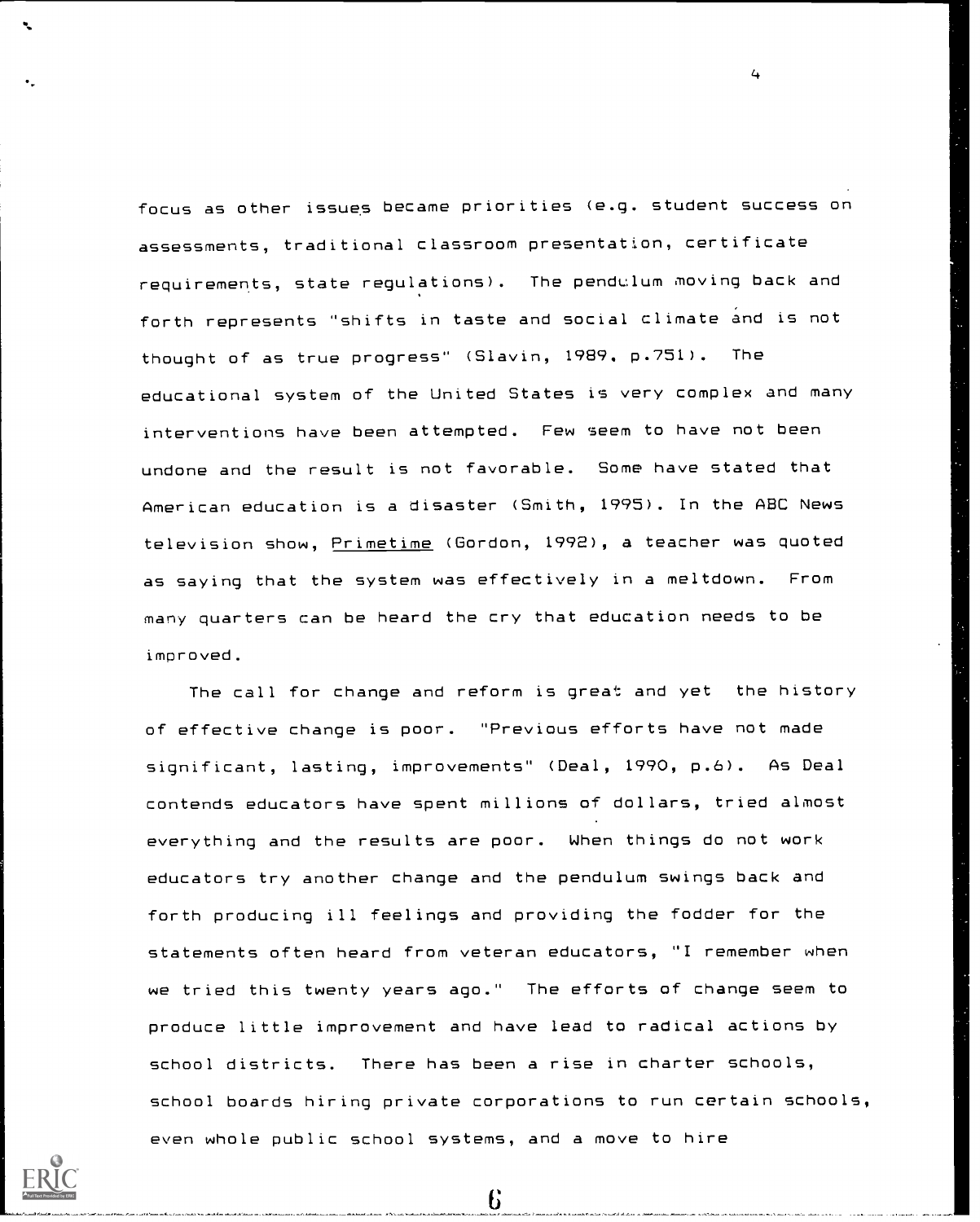superintendents who are not educators. In an article in Newsweek, Hancock (1995) reports that major school districts-- Chicago, Boston, New York City, Minneapolis-St. Paul and Seattle have chosen non-education leaders and administrators. The new leaders are corporations, politicians, and even an ex-army general. This shift more likely reflects the frustration with the system rather than a desired move. The results of these recent changes will not be fully known for some time, however, Hancock (1995) reports, in discussing the Minneapolis school system, that "even after two years, there is little to indicate that the new way is a big improvement" (p.52). As Smith (1995) contends, the situation in the American education system is bad and calls for an understanding of systems.

# Systematic change

One can view the problems of American education from either a reductionistic, piecemeal perspective, or from a more holistic, systematic orientation. The first approach attempts to isolate the problem as occurring in one small component of the entire process. For example, in the piecemeal approach, an innovator might seek to remove a certain teacher, to change a particular textbook, or to impose a new form of teaching. Such an approach was very prevalent during the past thirty years, a time of great turmoil in American education. Yet the main effect of these interventions was small at best, and typically the innovations

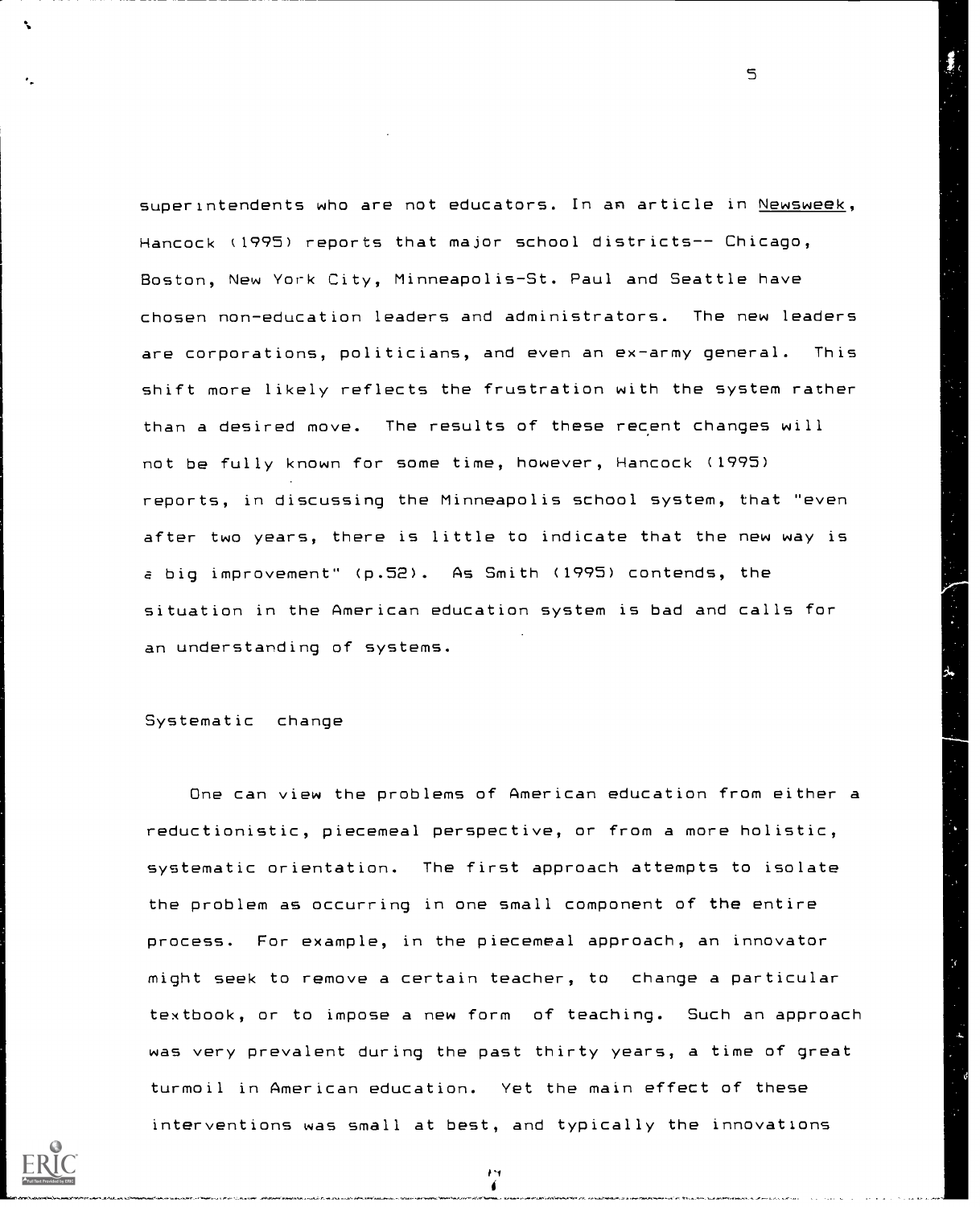tended to cancel each other out or to fade from existence. Many change agents became frustrated and began to believe that changing the status quo in education was not possible. More intensely the failures have "left many schools empty and joyless places to work" (Deal, 1990, p.6).

There may be hope. Social scientists have come to take a different approach to the problems of American education (Scileppi, 1988, Patterson, 1993). They observe that education, similar to other institutions, can be viewed as a social system. A social system, according to Hearn (1969), is a set of elements together with the relationships between the elements. When people and material are brought together to achieve an organizational purpose, such as in schools, a system is created (Patterson, 1993).

To understand why various attempts at change in education have failed, we need first to understand the systems theory approach. The most basic concept of this approach is that no one element exists in a vacuum, but that each always relates to other components of the system. Thus, if one element is altered, the relationships between it and the other factors are potentially affected. This modification places stress on the have long known that in building a bridge, supports can be placed entire system. If all the interrelated components can be made consistent with the reformed element, the change is accepted, the system restabilizes, and a type of synergy, or effectively directed smooth functioning of the system, results. Engineers

6

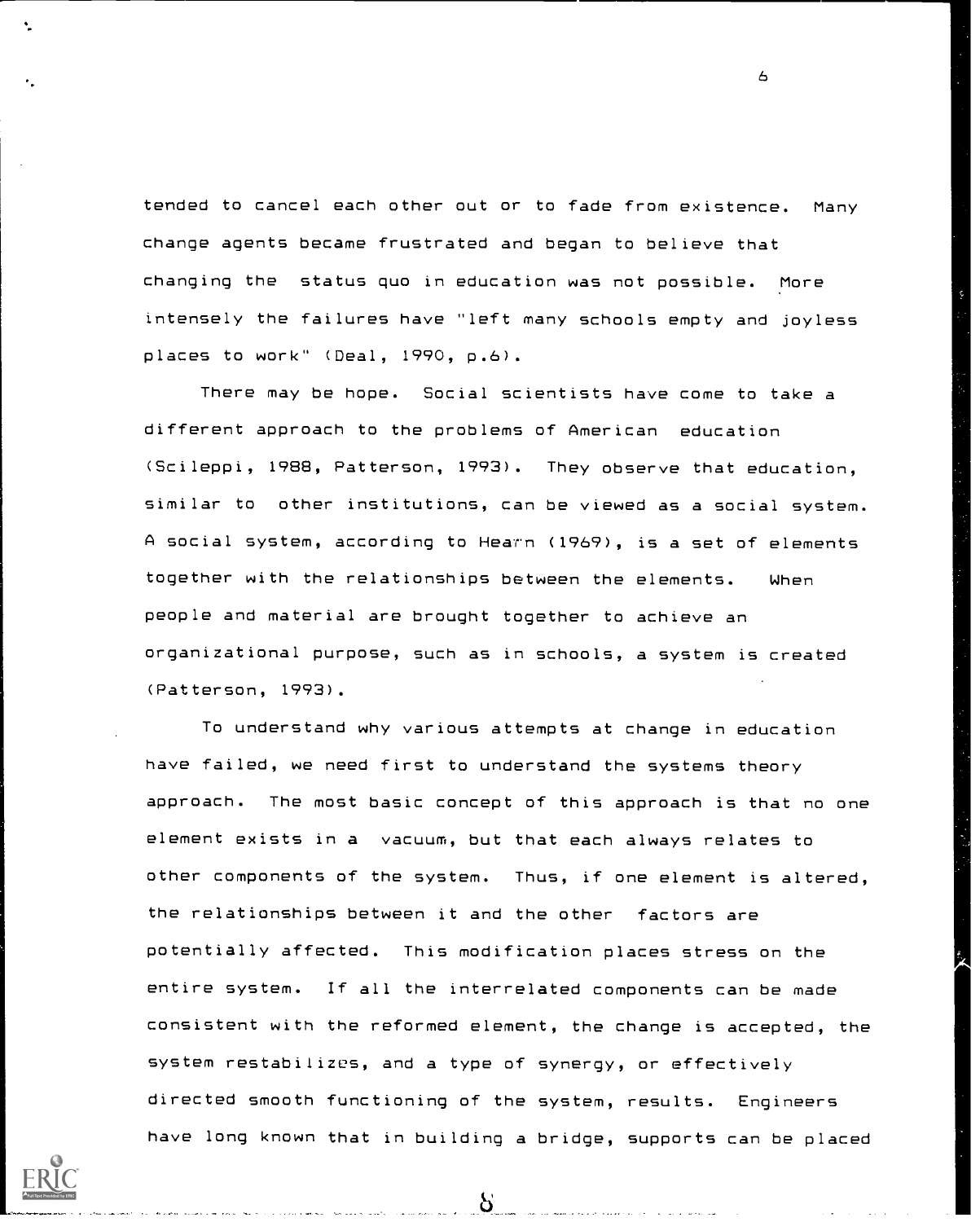in a number of ways, but if they are placed synergistically, the total support will be greater that the sum of each support. Similarly in a social system, if the factors that affect learning are connected and supporting each other the resulting effect will be greater than the sum of each factor separately. However, if the reform in one element of the system is inconsistent with all the other components of the system, the change is rejected as the system strives to regulate itself to reestablish a steady state following the disruption. This feature of social systems is often called equifinality (Hearn, 1969). That is, there is a tendency within a social system to produce identical results, even though some of the components within the system have been altered. Thus, a systems theory interpretation of the failure of educational reforms of the last few decades is that these reforms were piecemeal, and the change agents had not considered the effects their innovations would have on the other parts of the educational system.

7

For example, a teacher may have altered her teaching style to allow a greater degree of student freedom within the classroom. However, parents might complain that their children are not receiving regular homework assignments, other teachers might complain that their students are less obedient in class periods following the reformed class session, and perhaps the community might become annoyed at the drop in standardized test scores (as these tests were probably more consistent with the old teaching method), the students might complain that they no longer



 $\boldsymbol{9}$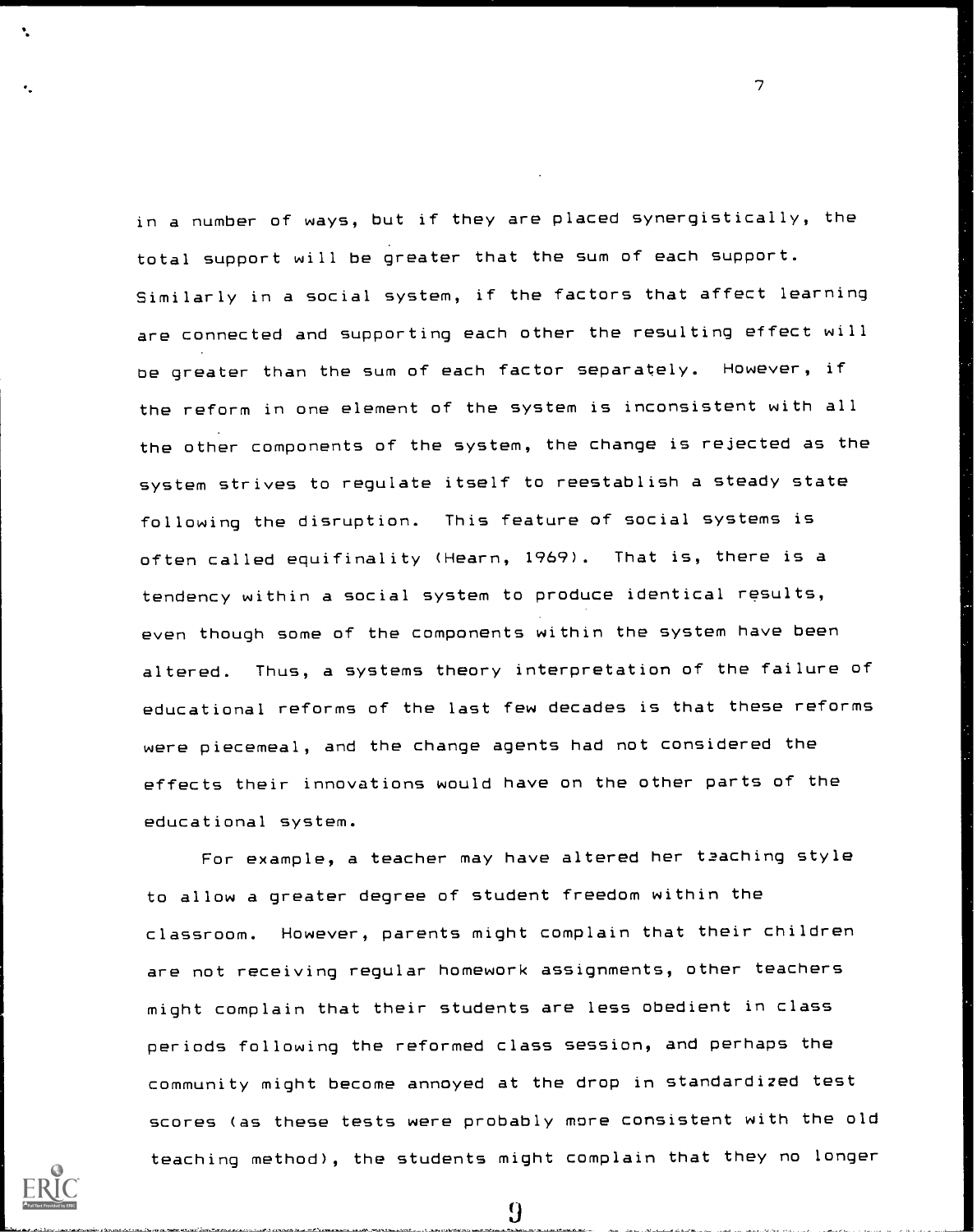know what is expected of them, and finally, administrators who might not appreciate the new method might penalize or fire the teacher. All in all, the innovation was probably doomed from the start, not because it was a non-productive idea, but because it did not use a systems theory approach. Because of the lack of synergy, this new teaching style reform would probably be short lived and the learning of students might actually decrease.

Gcodlad (1984), following a similar perspective, noted that some controversial reform proposals, such as extending the school day or giving teachers merit pay, offer at-best only a quick fix if these innovations are not incorporated into a total systematic reform of the schools. Merit pay is an idea that comes back into the public every few years. Slavin (1989) contends that the pendulum swings back and forth between ideas, approaches and strategies and that very few can be classified as effective. He, in particular, discusses the lack of evidence for the Madeline Hunter model. Districts and, as Slavin reports, entire states embraced this rather sequential and orderly instructional and supervisory approach as a means to improve student learning. They did so failing to understand that many more factors are at play in a classroom.

Systems analysis approach

To see how a systems theorist would design an intervention and plan for a more productive change in education, it is

10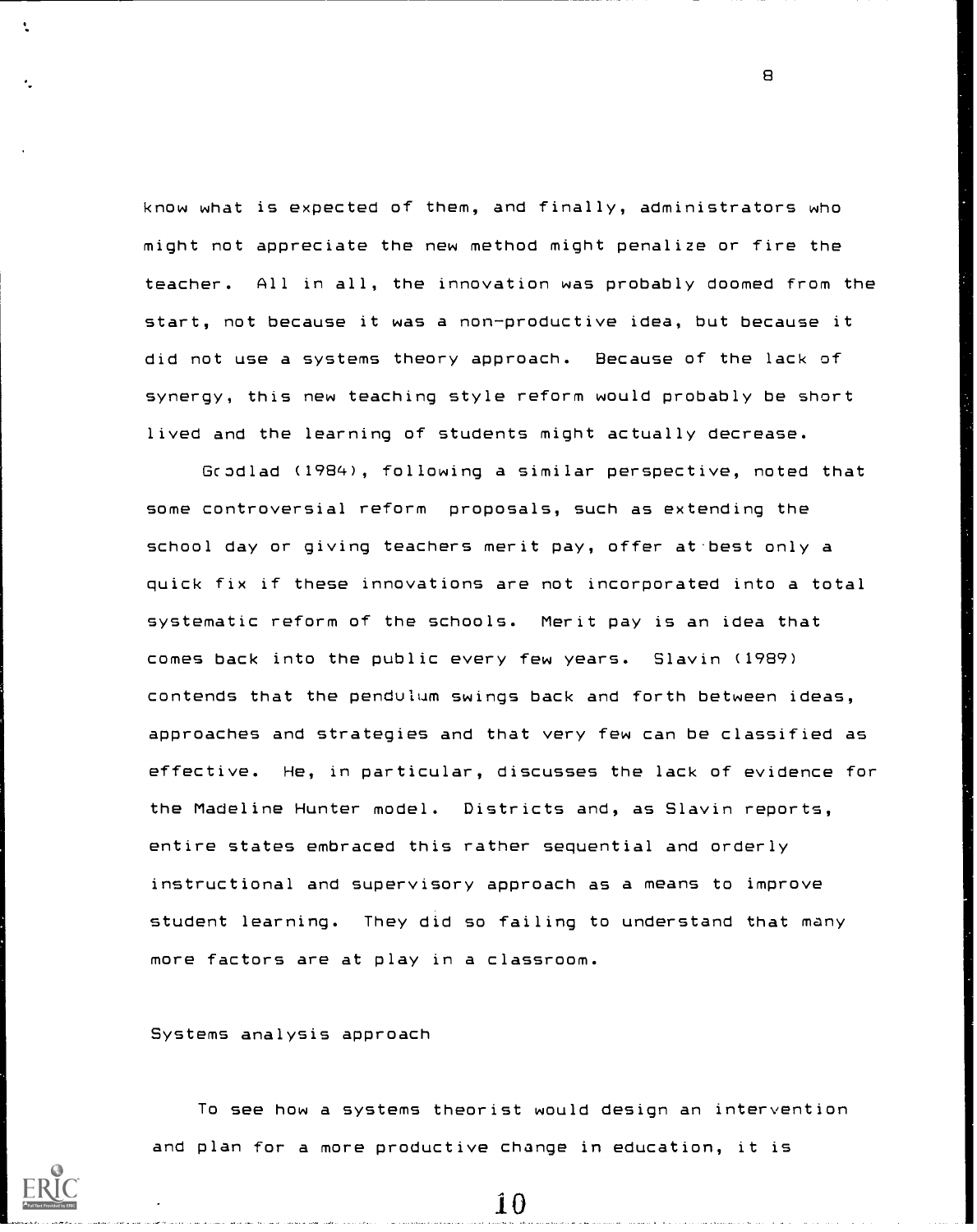necessary first to understand the social system analysis approach. First, systems analysis requires a mapping of elements and their interrelationships within the system. The mapping of elements can be accomplished by exploring the research related to the various factors that affect learning.

 $\circ$ 

There are many elements that influence the learning of children in school. Boccock (1980) identified these levels of factors and the following list is indicative but not exhaustive of the factors involved:

- 1. the attributes of the individual child, such as family background, race, culture, gender, intelligence, achievement, motivation, personality, and learning style;
- 2. the qualities of the classroom, such as teacher expectancies, peer group influence, classroom climate, style of teaching and theories of learning;
- 3. the factors of the school itself, such as teacher-teacher and teacher-principal relationships, student-teacher ratio, availability of special services personnel(e.g. nurse, counselor, special teachers, aides, speech therapists),the school climate and environment, and even the type and quality of facilities in the school;
- 4. the interface between the school and the community, such as the composition of the school board, the nature of parental and volunteer involvement in the school, the involvement of businesses, the teacher union, and the degree of diversity within the community; and

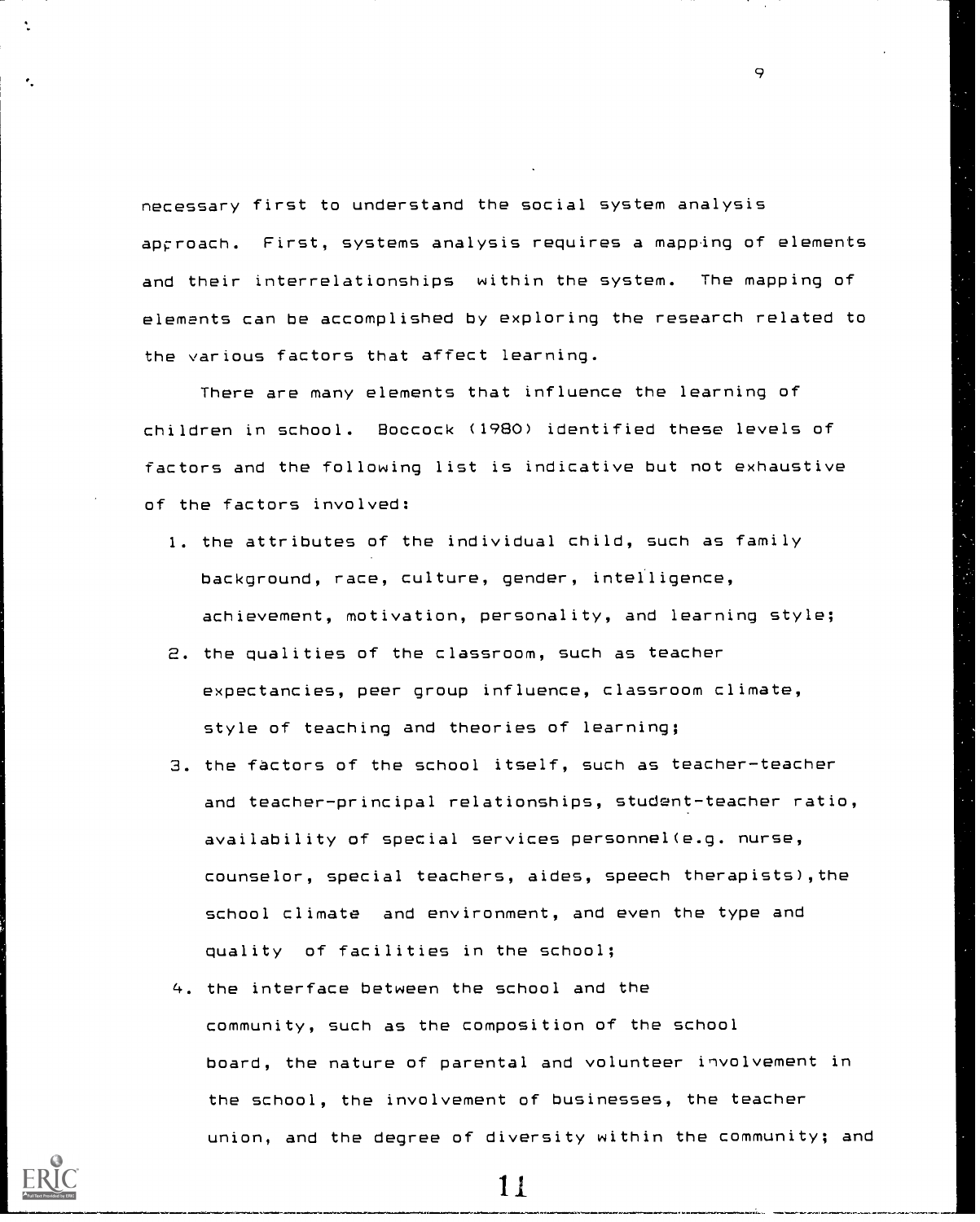5. the forces operating at the level of the state and national educational system, such as the effect of mass media on the popular image of what quality education means, national legislation affecting education, state and national policy regarding funding and requirements,and the types of learning resources distributed by the major publishing, software, and technology businesses.

This example of levels of factors influencing learning makes clear that the educational system has increasing levels of complexity beginning with the individual learner and expanding to include national influences. Therefore, looking at the interplay of the factors and understanding that the educational enterprise works as a system seems most useful in developing effective change.

This position is not shared by all. Smith (1995) contends that referring to education as a "system" is a misnomer because system implies an organism that is "organized, integrated, orderly, predictable and functional" (p.587). He contends that education is disorganized, disorderly, unplanned and even perhaps dysfunctional. Nonetheless to be an effective change agent in this disaster (as Smith views education), it will help if one can conceptualize all the factors operating at each level and their interactions within those levels, and then explore the relationships, albeit even dysfunctional relationships, among



12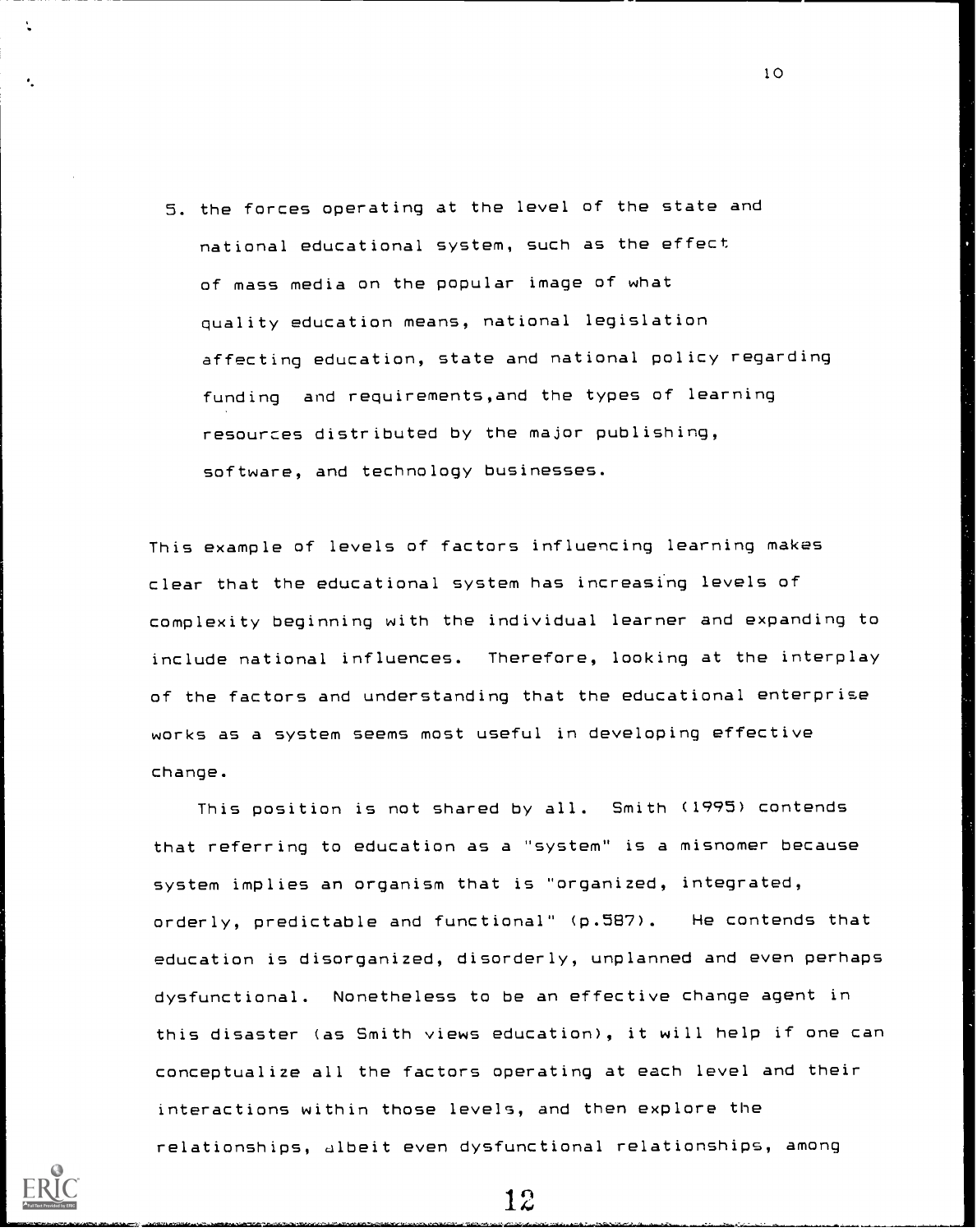levels of factors. This would be done in the hope that the factors would all be supporting the learning process by all pulling in the same direction.

Perhaps a better metaphor for an effectively functioning school is that all the factors join together and create a new choreographed dance that would support the goal. Whether it is a line of factors all working together to reach a goal or the many factors working together to create a new dream and dance, the change agent's ability to be effective is housed in understanding the nature of systems. In a previously discussed example the intervention to have the faculty and staff more accurately reflect the student racial makeup was disappointing, in part, because all the factors that might come into play were not understood, nor addressed. While a staff that reflected the student population was a respected goal, other factors, goals, and priorities were in conflict and so the goal was not held. And so, it is possible that the first intervention proposed by a change agent might be to encourage all elements to be named in an attempt to have them line up syner istically to create a planned system, or at least to know who is in the dance.

The systems analyst depends heavily on the empirical research describing the influence of each factor on learning. While there has been extensive "linear" research (i.e., the effect of a single factor on learning), there is far less research of a more systematic nature (Senge, 1990, O'Neil, 1995). That is, ecological research assessing the contextual

13

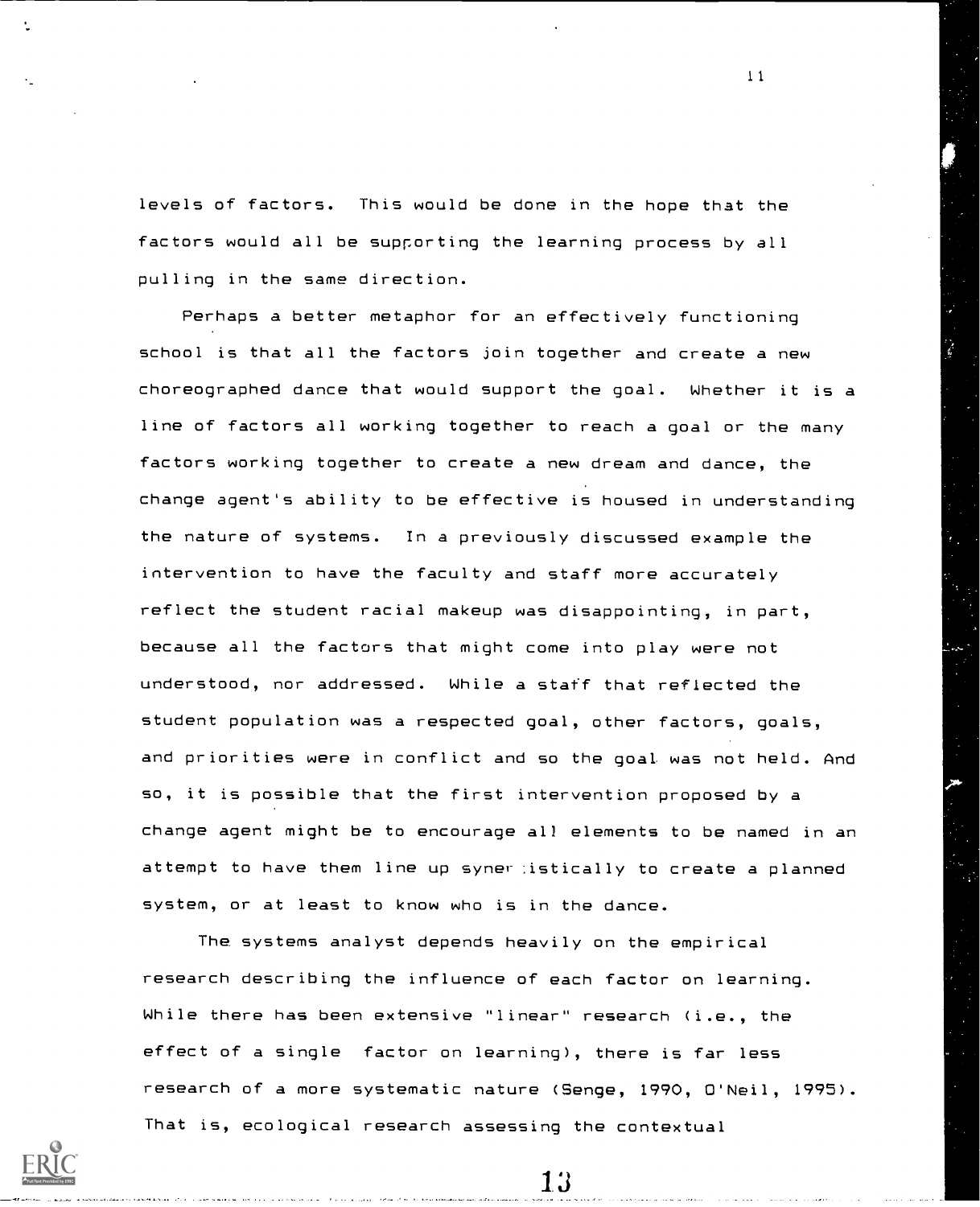relationship or pattern of factors embedded in larger or more complex conceptualizations of the system, and dpfinitive research involving the effects of many factors simultaneously are greatly needed (Scileppi,1988, Fullan, 1995). Sizer (1985) noted, for example, that each component of a school's operation is connected with every other one, and thus, any conceptualization which does not consider the pattern of factors is incomplete and distorting. Ten years later, in an interview, Sizer re-iterated this need (O'Neil, 1995). While discussions have increased related to systems analysis (Summers and Wolfe, 1975, Deal, 1990, Fullan, 1995, Senge, 1995, O'Neil, 1995), far more research must be conducted for us to understand fully education as a system.

Educational goals

The second task of the systems analyst is to understand the goals of the system and to determine who makes which critical decisions regarding educational policy and practice. All systems have goals; some are expressed and others are less overt. Yet the elements of all social systems are designed to further these goals.

There are many ways to conceptualize the goals of a social system. The first way is to divide the goals into two general types: system maintenance and task productivity (Johnson, 1970). System maintenance refers to the value placed on perpetuating the institution. If too much emphasis is placed on this goal,

 $14$  BEST COPY AVAILARLE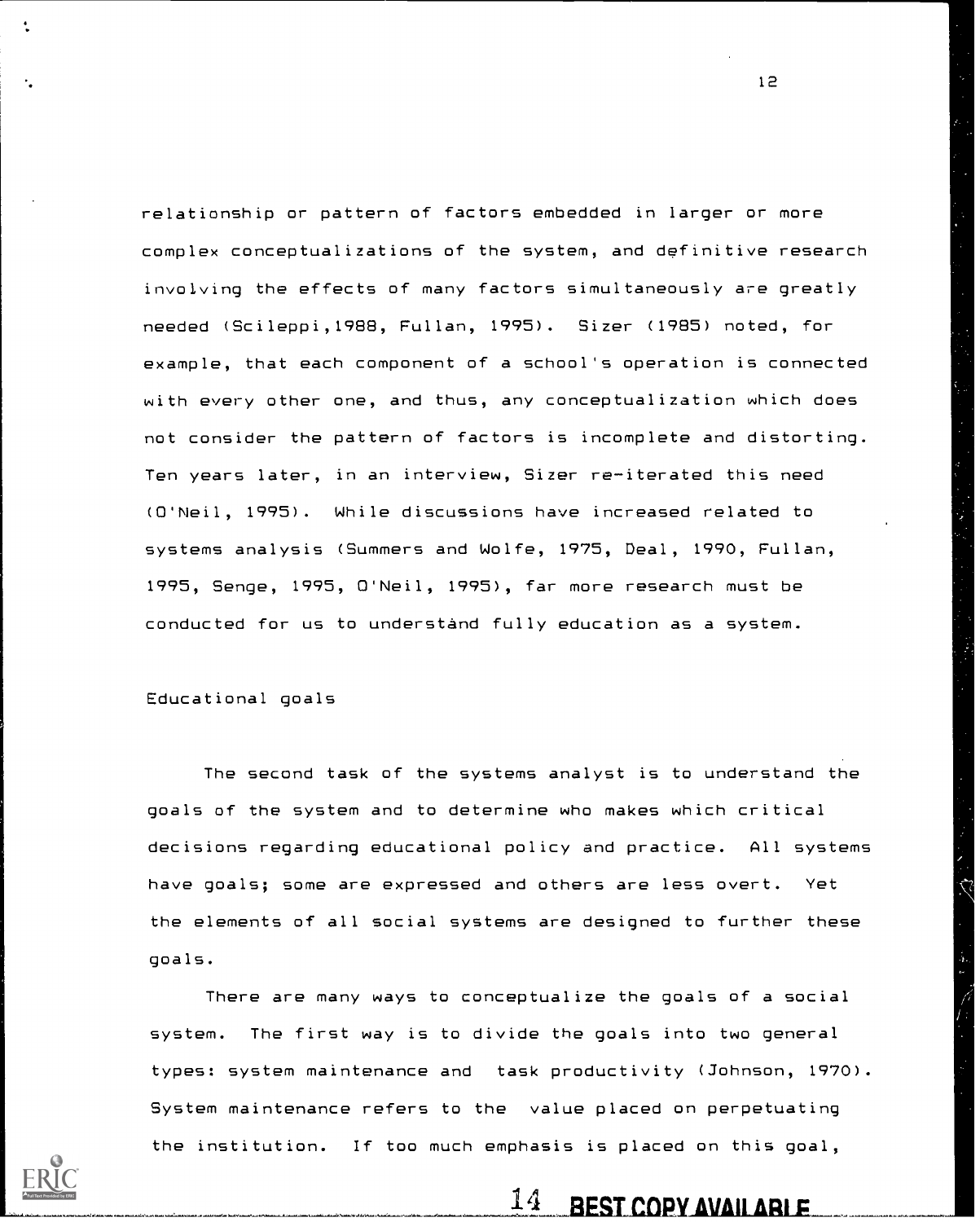less system energy is available 'or the system to perform its function for the society in which the system is embedded. If system maintenance is given too little emphasis; the instituticn may de-stabilize and disappear.

Task productivity, t'he second type of goal, is the work of a system in achieving its purpose. The task productivity goals cf the educational system nave been a source of controversy in recent /ears. Numerous authors have attempted to persuade society to adopt diverse views of what is good education. Changing the values and goals upon which a system rests has a great influence on the structure and processes of that system. Some social scientists, such as Bateson  $(1972)$  and Watzlawick et al  $(1974)$ , believed that altering the goals of a system such as education results in true social change, as the rules of the Institution change with each goal change. They distinguish between first order change, which is merely innovation without change, such as the example of altering a teaching method while keeping the remainder of the system intact, and true second order change which alters the basic fabric and purpose of the system. By changing the goals, all the elements of the system are readjusted and the thermostat governing the operation of the system is reset to monitor different outputs of the institution.

Modifying the goals of tne system is not easy, but it is also not impossible. In education, such change requires convincing all the major decision makers within the school system that the change in emphasis is desirable. Also, the change

15

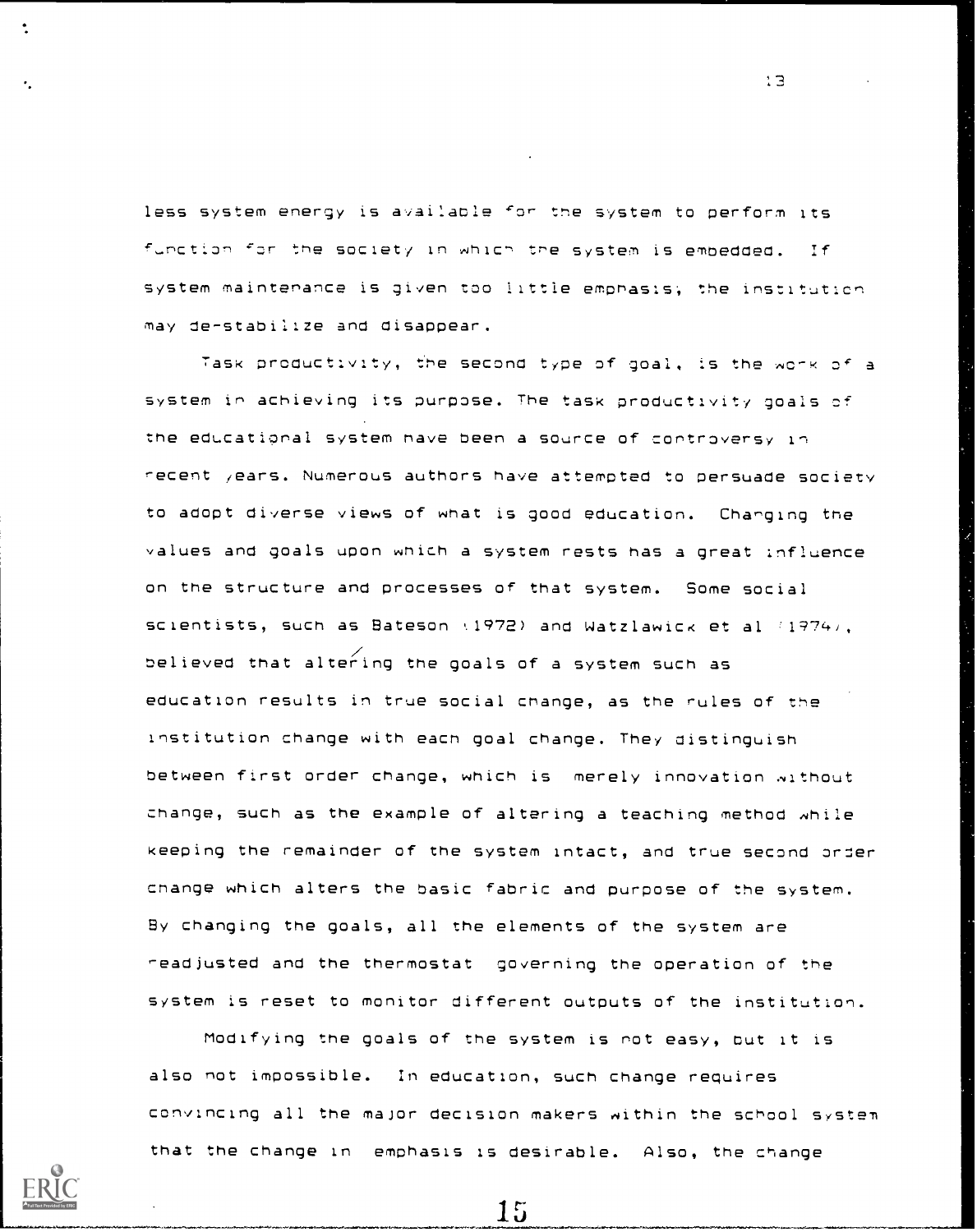agent must persuade parents, students, and others in the local community that these .changes will benefit themselves, as society needs to have graduates with certain qualities. Finally, the interventionist must convince the forces within the national educational system, such as the mass media, testing corporations, textbook publishers, government legislators, and funding sources, of the value of the change.

1 4

This process of changing values and goals, whether intentional or not, occurred in 1983 with Secretary of Education Bell's report, "A Nation at Risk." It sounded an alarm that had been building during the late 1970's that seems to have been a back lash to the trends of the time. After a period of recognizing a need for more creative, self-disciplined students who were encouraged to participate in designing their own educational curriculum, society began to perceive a need for educators to return to basic academic skills. The mass media began to preach that the major problem in American education was not a lack of freedom in the classroom but rather that students were falling behind in the basic writing, reading, and arithmetic skills. State governments began to establish norms in these academic areas that the graduates of each school had to meet in order to maintain state funding. Testing firms began to alter the relative production of the types of testing instruments away from measures of creativity and toward monitoring the basics. Parents started to demand that teachers assign more homework in the basic areas. Businesses complained that high school



lt;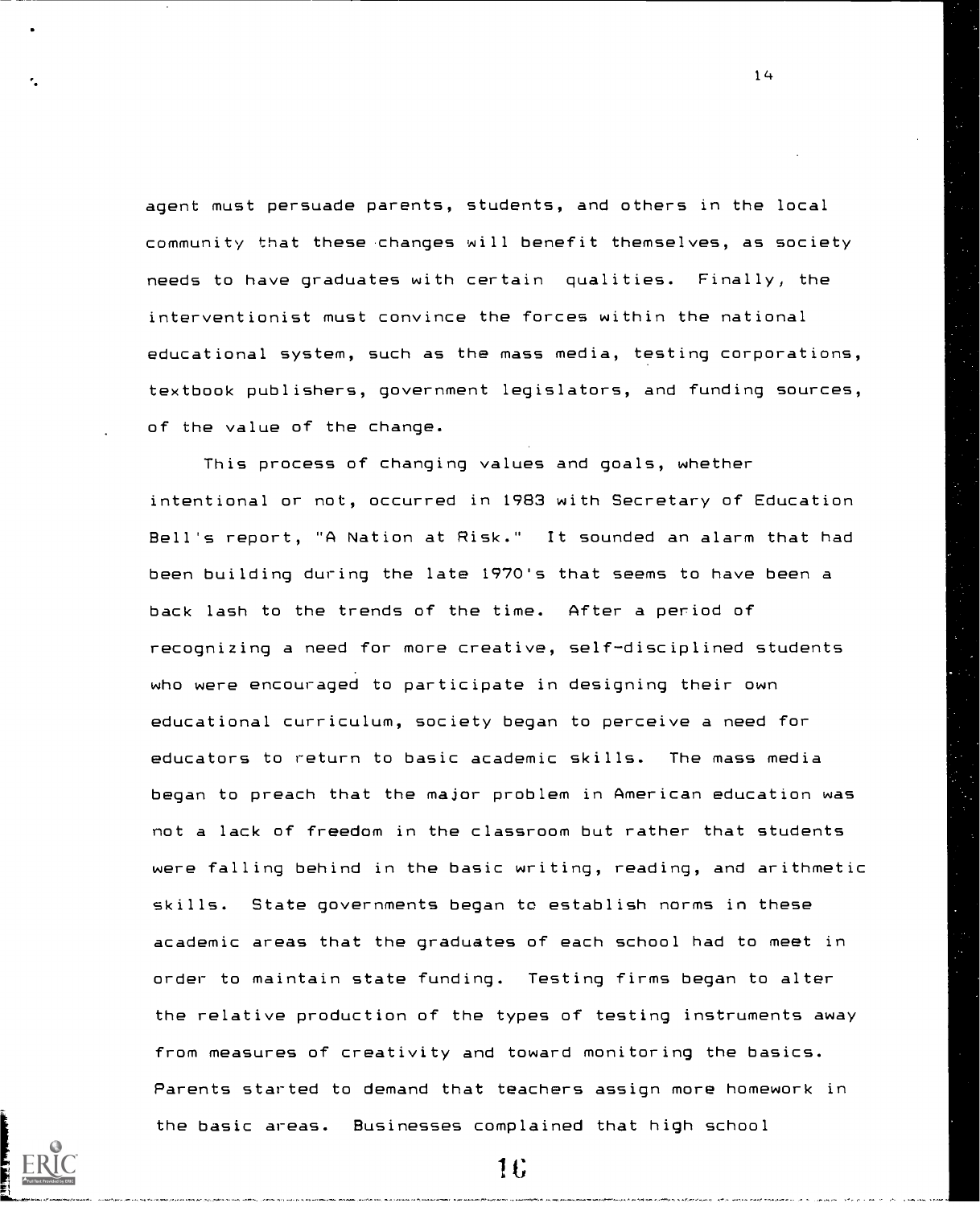graduates needed to be trained extensively in the ability to read work manuals and follow written instructions. At all levels of the system, educators were being pressured to move "back to the basics", and slowly but consistently the system changed and innovations furthering this movement were encouraged. The swing in goals seems cyclical but demonstrates the importance of goals in an educational system. In very few systems would the goals change so radically.

The role of goals in a systems analysis is critical. The system uses its goals as a basis for assessing its performance. This process describes another aspect of systems. That is, a system seeks feedback on the quality of its functioning. For example, if society requires that high school graduates are competent in basic academic skills, then schools are going to place great emphasis on standardized achievement tests in these fields. Decisions regarding teaching methodology will be based on the degree to which the new method will produce students who score high on these tests. If, on the other hand, society indicates that schools  $c \geq t$  to produce open minded, non-prejudiced graduates who desire to celebrate cultural differences, other types of attitudinal, behavioral, and cultural information tests will be created to assess these graduates, and schools will modify their teaching methods and curriculum to enhance the probability that their graduates will succeed on these measures. Thus, change will result by analyzing and altering the goals of education and then by bonding specific innovations and assessment

17

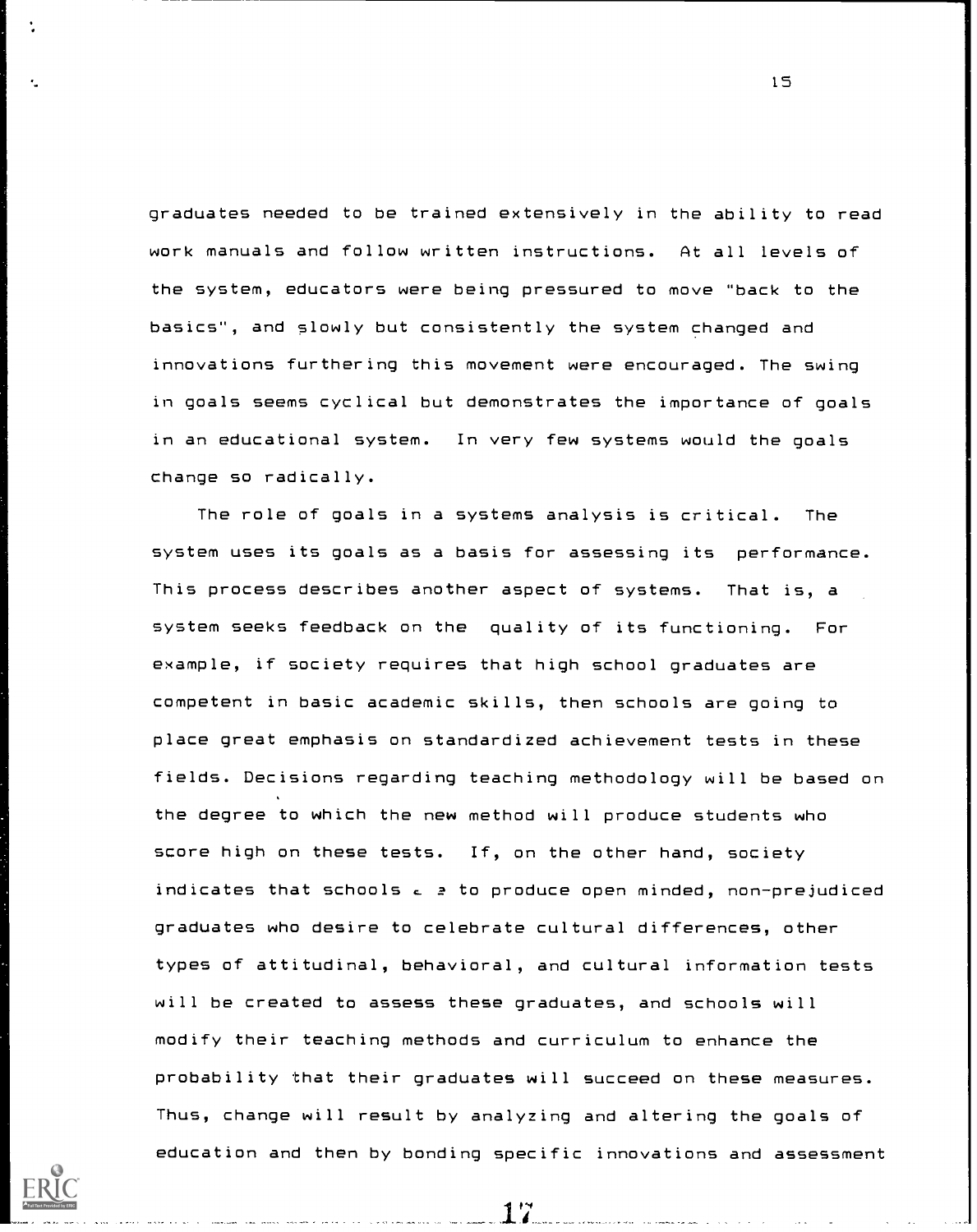instruments to these goals.

There is obviously much controversy over educational goals. The issue of what goals are appropriate for the educational system has been a political controversy for some time. Various commissions and many educational professionals have attempted to formulate and to promulgate their positions on these issues. In 1918, a national commission on education established the "Seven Cardinal Principles" as the goals of education. These goals included health, command of fundamental processes, worthy home membership, vocational training, citizenship, worthy use of leisure time, and ethical characteristics. These goals which seem influenced by Dewey (1916) stress process, citizenship and the commitment to the student's needs and experience. This "progressive" view of educational goals has been at odds with the "back to basics" goals periodically restated. These goals emphasize the basic content areas of math, reading and science often de-emphasizing the progressive goals. These goals have been given recent momentum by the Nation at Risk Report of 1983.

Forums of national leaders have been called together to review goals. Various foundations and groups of professionals are hard at work creating their own set of stated goals. Curriculum/content groups have been working for years to reframe curriculum objectives based on their perceived goals. The New Math standards were one of the first and they focus on the process of understanding math, seeking to create environments



16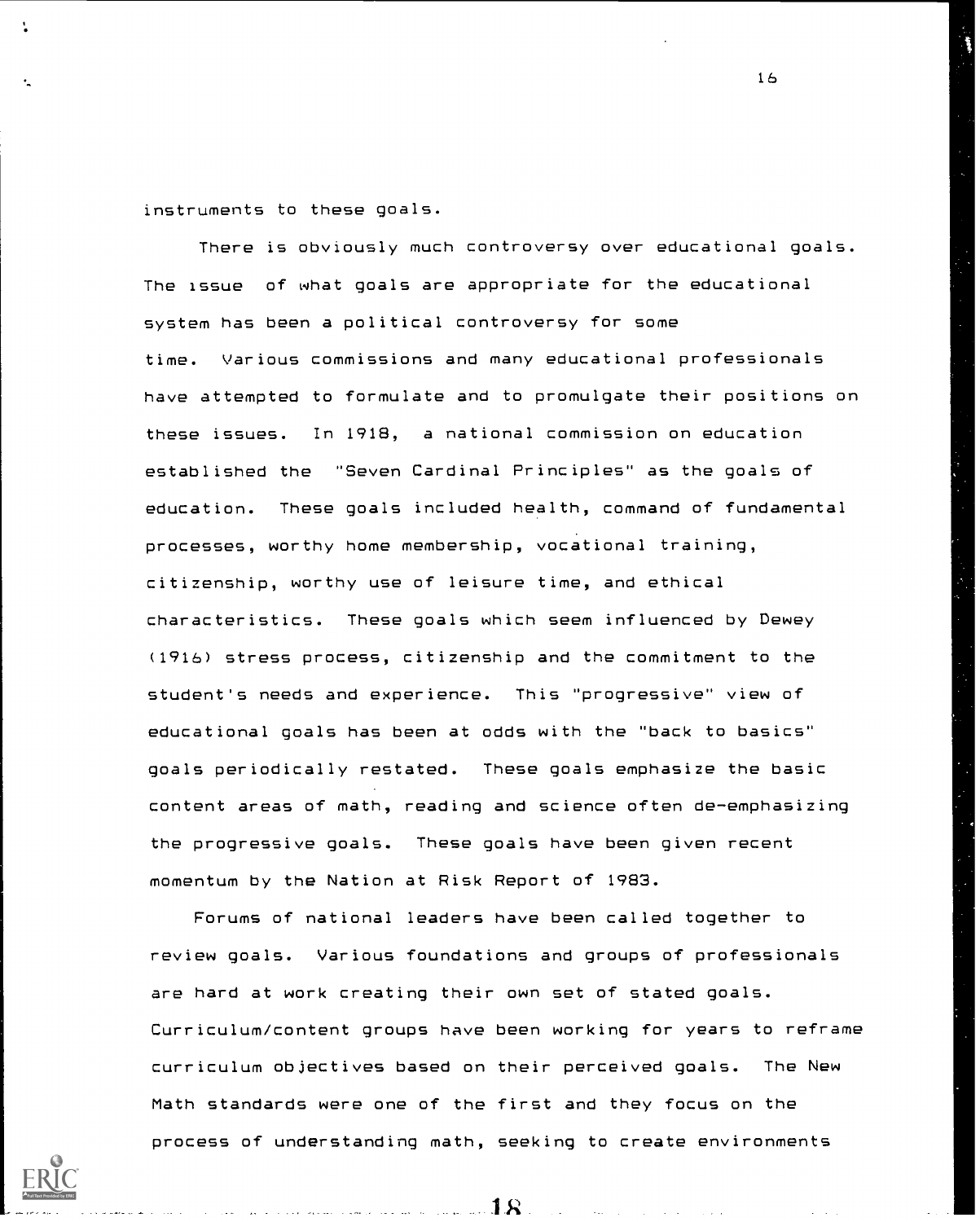that would promote thinking and problem solving. While many content groups are working on standards, there are really no overarching goals for the entire system. Lazotte (1991) has suggested that the 90's will be known in history as the decade of curriculum wars. Each of the many curriculum areas have their own goals, objectives, and learning approaches. In addition, they seem to be trying to establish the system's goals, or at least to have the system's goals include their agenda. That the objectives are growing and are not often interrelated and sometimes are in conflict causes problems.

The content area experts have their agenda for educational goals. Various groups (e.g. single parents, AIDS education advocates, family value advocates, health issue groups, particular ethnic groups, religious groups, etc.) in society want to have influence as well. In addition, there are major conflicting views. As was mentioned earlier, some in society are calling for a "back to basics" approach which urges schools to utilize all class time to teach cognitive learning and knowledge. Others believe schools should foster student's personal development, self-awareness and confidence. Some see the school as the agency for helping the integration of all ethnic groups and to celebrate cultural differences. Finally, many see the goals of educatio, as preparing students to work and to be vocationally competent citizens in an emerging global market (Scileppi,1988). The national government recently passed the new Goals 2000 intended to articulate the goals for the



19 BEST COPY AVAILABLE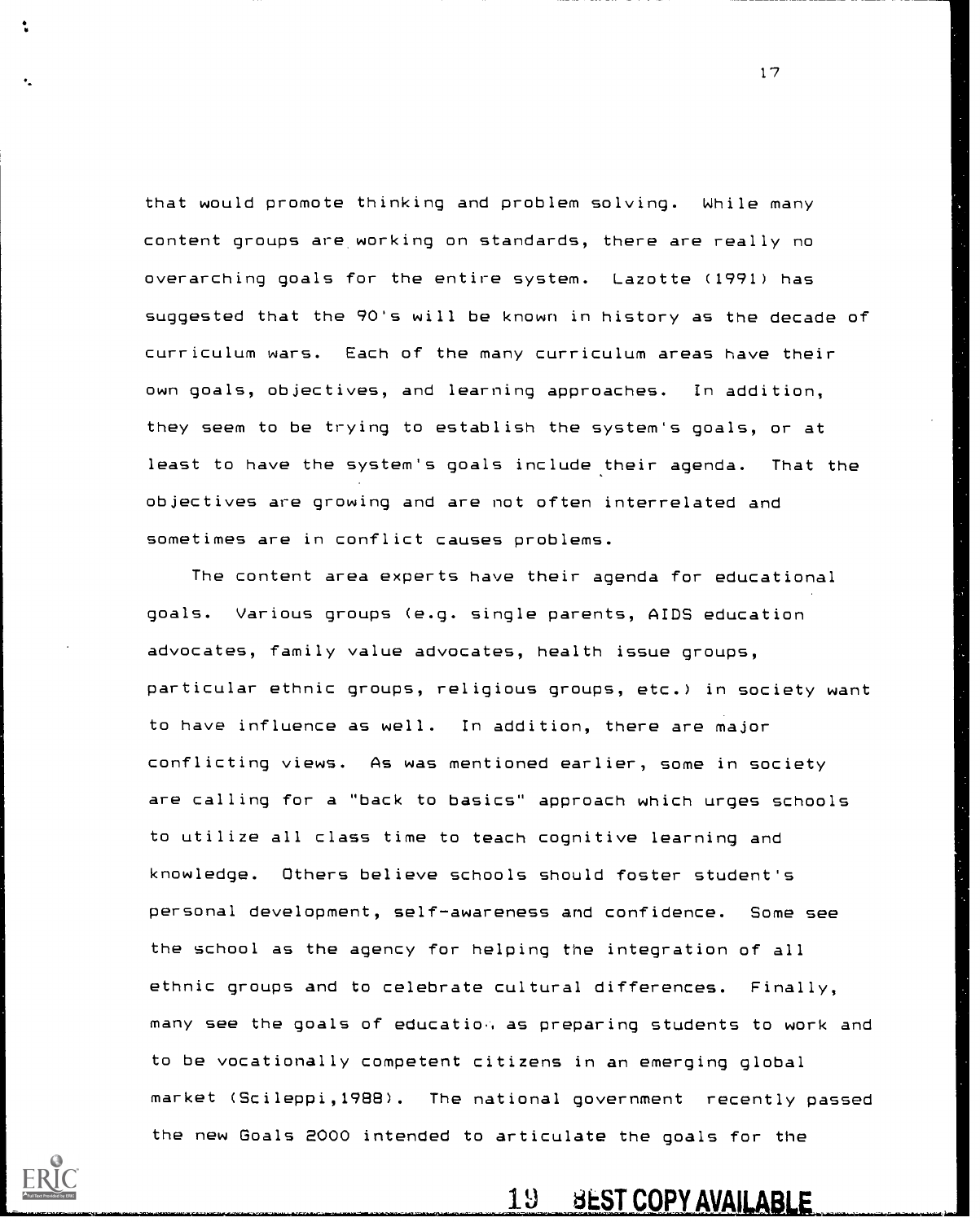entire education system. While attempting to combine the various factions, Goals 2000 seems focused on the basics and the needs of the work place. Like all the various views this set of goals has stimulated discussions and arguments.

There are many views of education. These are only a few of the positions regarding the goals of education. As society changes, different perspectives will evolve and become a priority. One of the roles of a change agent in education is to analyze the goal structure of schools and then to modify the goals to enable specific interventions to succeed.

In addition, the change agent might find that within a school system, the administrators and staff do not have a clear or unified perspective regarding educational goals. In such a situation, decisions regarding teaching methods and the need for specific resources are often inconsistent. This reduces the total synergy of the system and student learning is adversely affected. Apparently, this lack of agreement regarding goals is fairly widespread. Goodlad (1984), in an eight year long study of 38 schools in 13 communities, found that state education officials and school administrators were often ambivalent about the goals for the schools under their jurisdiction. The change agent can create meaningful change in such situations by making the staff more aware of the lack of consensus and its effect on students' learning, and then persuading them to accept a specific educational philosophy.



 $20\,$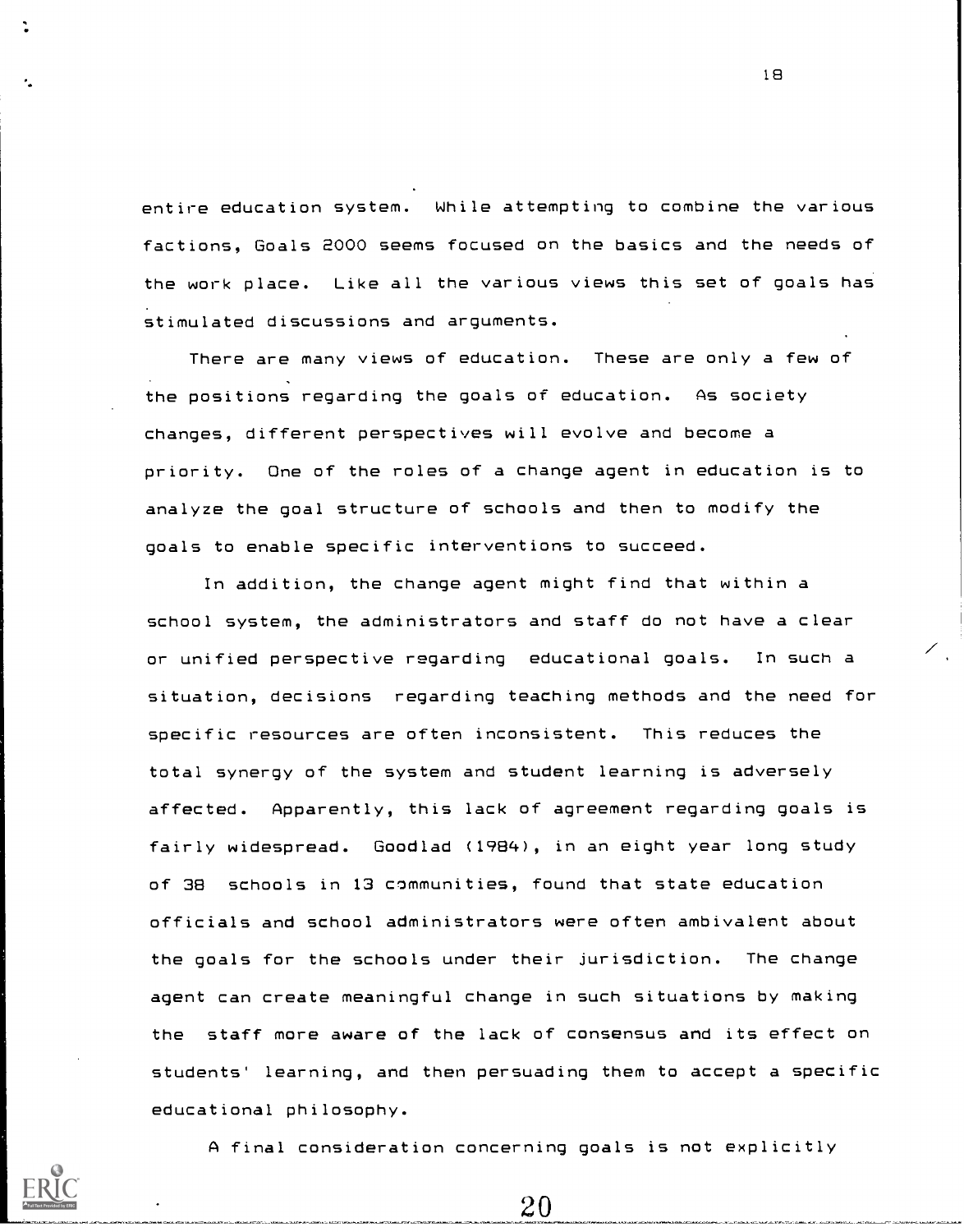expressed by the schonl. In most educational systems there are covert purposes, sometimes called the "hidden curriculum." For example, aside from the more noble goals of teaching the child to learn to read and write and be a good citizen, schools also serve as a means of preventing children and young adolescents from fl\_Jding the work force. They act as gate keepers and help provide a steady stream of new employees. In addition, schools often teach (or perhaps preach) a specific value or ideology. One such nonexpressed ideology is the belief that children have fewer rights than adults. Philip Jackson (1968) discussed life in classrooms, and he compared the conditions under which students are expected to learn to the typical adult work setting. Jackson described, for example, that approximately 30 students are required to sit in specific seats for long periods of time. They can speak only under certain conditions, and they are expected to obey every order of the teacher. If this situation occurred in a unionized factory, the workers would surely strike. Finally, a purpose of schools not often expressed openly is to provide jobs for teachers and administrators. All these hidden goals affect educational structure and practices, and thus, they also need to be understood in order to fully conceptualize the purposes of the educational system. Just as a social system uses its expressed goals for measuring performance, the institution will often informally monitor these hidden criteria when evaluating its policies and procedures or the merit of new ideas for change.



21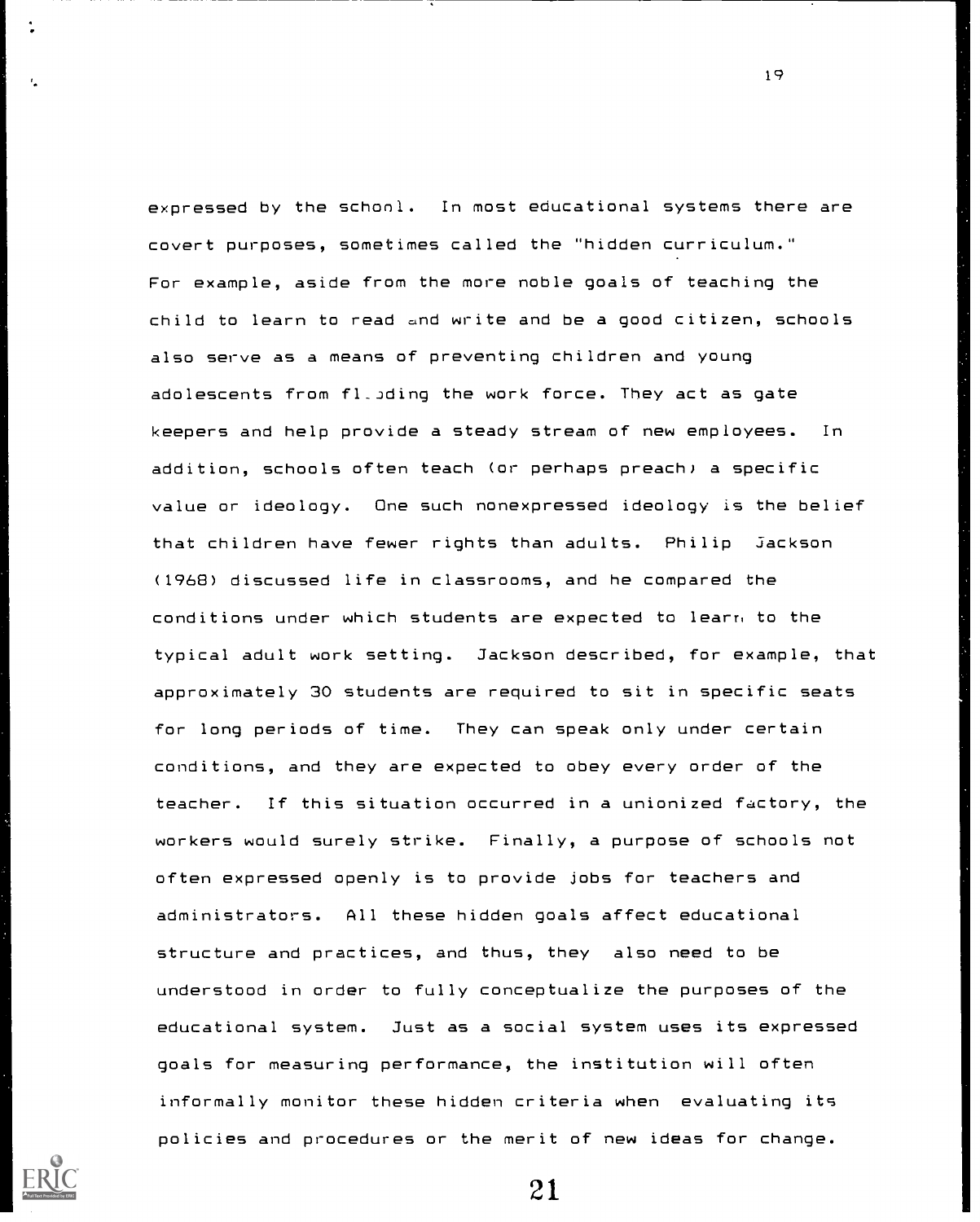Socialization

A final overriding concept about goals is that they (like all components of a social system) are embedded in a larger societal perspective. Each individual and each subculture has a viewpoint on how a child is socialized into a culture.

20

Zigler and Child (1969) have presented two opposing views as to the child's participation in the socialization process. These two positions define the endpoints of a continuum of possible approaches to the issue. As education is at least partially a socialization attempt, the goals we choose for education will relate, intentionally or not, to the socialization issue. Zigler and Child described the two views as positive and negative. These terms refer to the perceived degree to which the child helps or hinders the socialization process. The negative view is similar to the theories of Calvin and Freud, and reflect the viewpoint of the book, Lord of the Flies (Golding, 1978). This view holds that our basic nature is evil., and a person is essentially selfish, being motivated only by biological and antisocial drives. The only innate goal state is hedonism, and involves the reduction of the tension of these drives. The positive view, on the other hand, is similar to the views of Rousseau, Dewey, and Rogers. In this view, the person's basic nature is good and the child is essentially sympathetic, being motivated by social interest. Our goal would include the

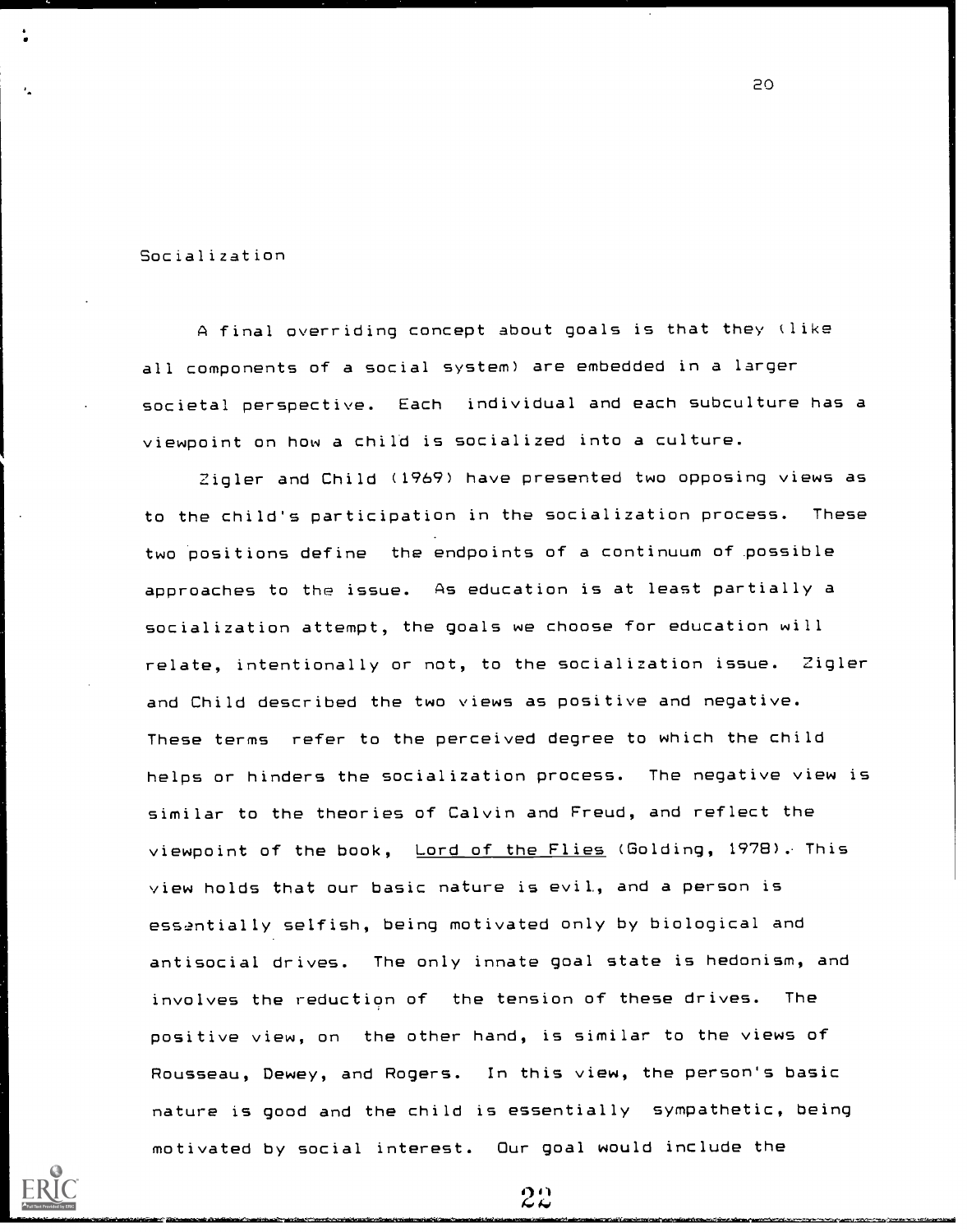production or creation of something, and the achievement of self- actualization or of one's existential project.

In the negative view, according to Zigler and Child (1969), the task of socialization is rather difficult, as the socializing agent must counter the child's innate destructive desire. The child must be curbed; his or her biological drives must be bridled and channeled into the needs and values of society. Drive reduction must be prevented or curtailed in the interests of society, and the socializing agent must impose a strict conformity on the child.

In the positive view, Zigler and Child (1969) hold that the task of socialization is an easier process, as the child desires to become a productive member of society. The child is percei,ed as being socially motivated and to be deficient only in the knowledge of the proper behavior allowed in a particular culture. The child is not to be imposed upon but is encouraged to be self-directed, as the child's own unique personality and sense of purpose in life must be allowed to develop unencumbered by others. The child seeks many diverse adult models and chooses the ones which relate most closely to the child's own individual life ethic.

While few educators accept either extreme view, there are a great variety of positions held by members of society who have impact on educational practice. The type of traditional classroom structure described earlier by Philip Jackson seems to take the more negative view, whereas the supporters of the

23 BEST COPY AVAILABLE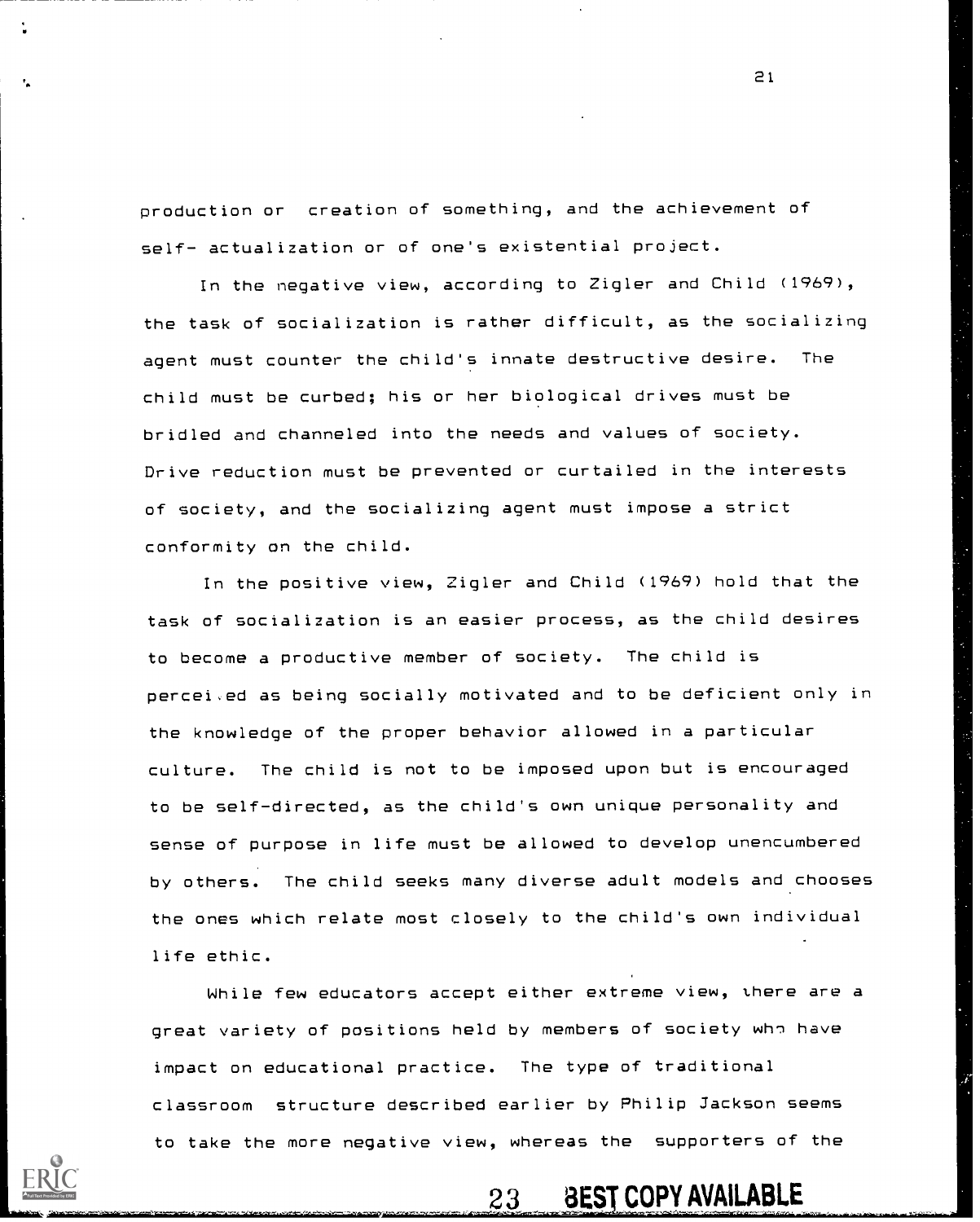more free-style open classroom agree more with the positive view of socialization. Perhaps many of the controversies regarding which goals are appropriate for'education might be understood in light of this socialization issue.

22

# Conclusion

 $\mathbf{G}=\mathbf{G}$ 

Views of socialization, goals of education, regulations, practices and activities within the community, school and classroom, outcomes assessments and personal/family values and beliefs interrelate in the total educational system. Unfortunately, the various elements of the system are not always consistent with each other. This dissipates the energy available to help children learn. Lining up the elements in a planned intervention, conceptualized from a systems perspective will increase the likelihood that the community will be focussed on educating each child. If the elements are working together then, perhaps the Nigerian proverb that it takes a whole village to educate a child would be a reasonable hope.

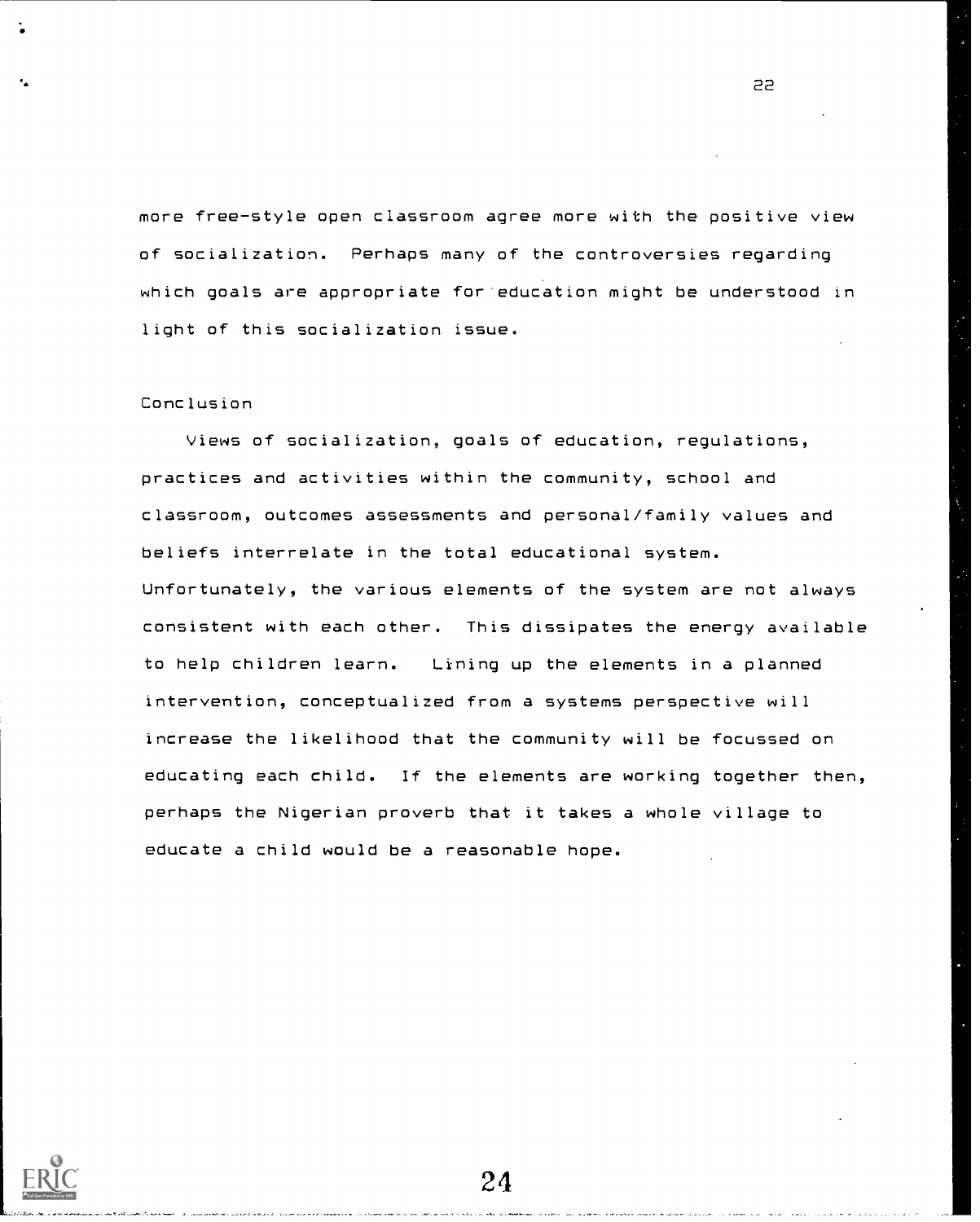References

- Bateson, G. (1972) Steps to an ecology of mind. New York: Chandler.
- Boocock, S.S. (1980) Sociology of education: An introduction (2nd ed.) Boston: Houghton Mifflin.
- Deal, T. (1990) Reframing Reform. Educational leadership. 47(8), 6-12.

Dewey, J. (1916) Democracy and education. New York: Macmillan.

- Fullan, M.G. (1995) Change in practice. Compact connections: News about the New Compact in action in the schools of New York state. 2(3),2.
- Golding, W. (1978) Lord of the flies. New York: Putnam and Sons.

Goodlad,J. (1984) A place called school: Prospects for the future. New York: McGraw-Hill.

 $25$ 

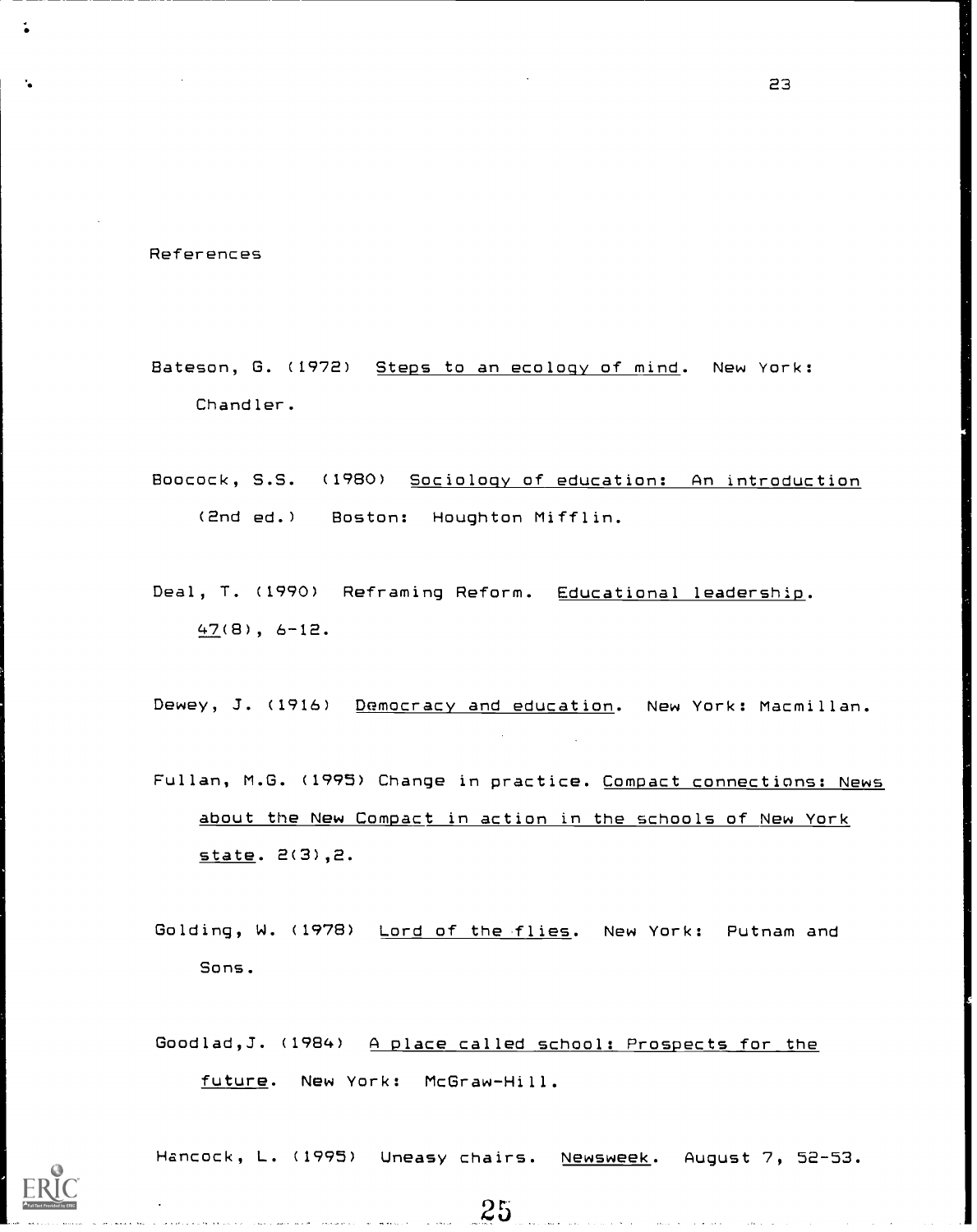Hearn, G. (1969) The general systems approach: Contributing toward an holistic conception of social work. New York: Council: on Social Work Education.

- Jackson, P. (1968) Life in classrooms. New York: Harper and Row.
- Johnson, D.W. (1970) The social psychology of education. New York: Holt, Rinehart and Winston.
- Lazotte, L.W. (1991) Effective schools. Paper presented at Indiana University.
- O'Neil, J. (1995) On lasting school reform: A conversation with Ted Sizer. Educational Leadership. 52(5), 4-9.
- O'Neil, J. (1995) On schools as learning organizations: A conversation with Peter Senge. Educational Leadership. 52(7), 20-23.
- Patterson, J. L. (1993) Leadership for tomorrow's schools. Alexandria, VA: Association for Supervision and Curriculum Development.



Prime time. (1992) "Deadly Lesson" produced by Robbie Gordon.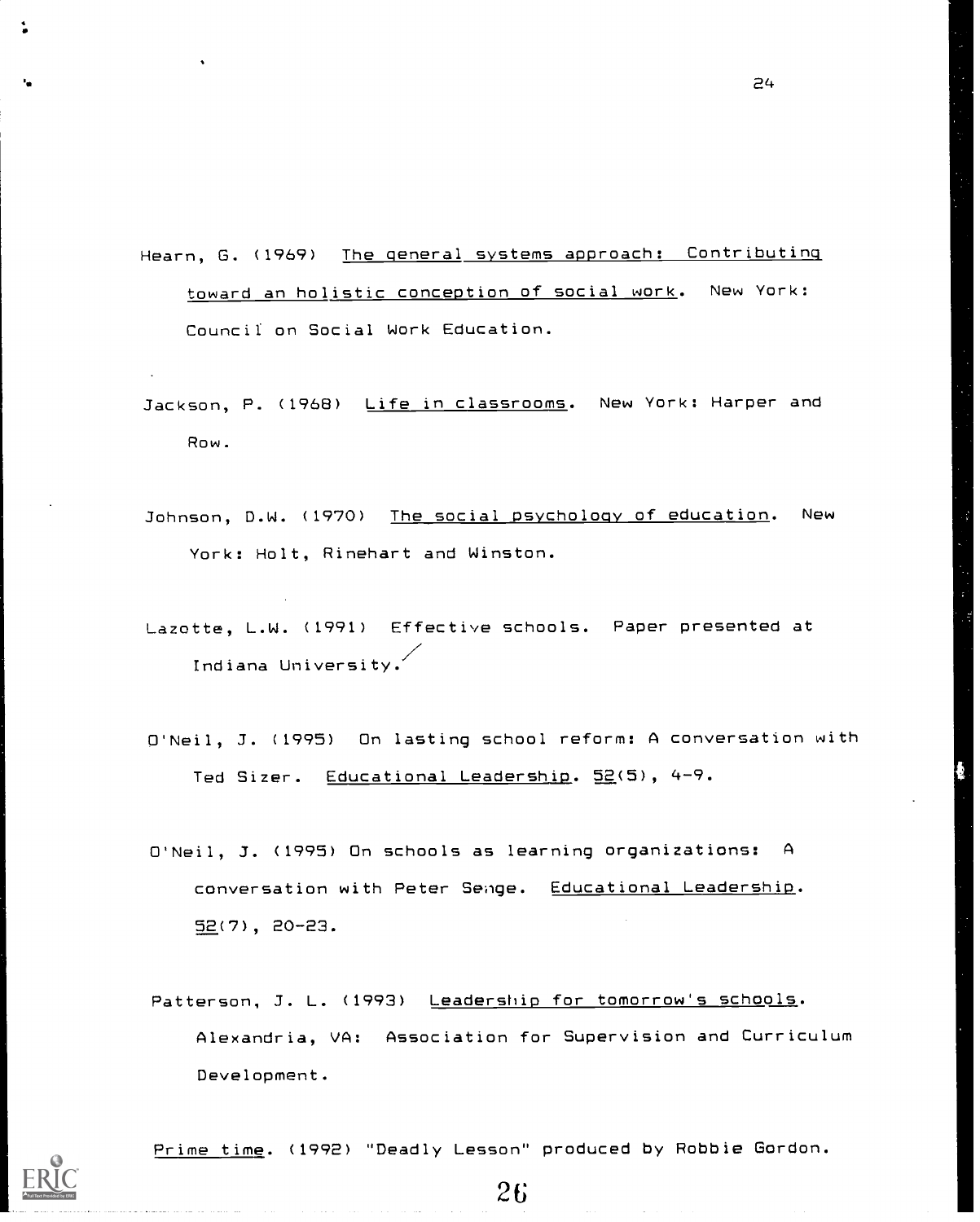New York: ABC-TV News, November 19.

Scileppi, 3.A. (1988) A systems view of education: A model for change. Lanham, MD: University Press of America.

Senge, P.M. (1990) The fifth discipline: The art and practice of the learning orqanization. New York: Doubleday.

Sizer, T.R. (1985) Common sense. Educational Leadership. 42(6), 21-22.

Slavin, R. E. (1989) PET and the pendulum: Faddism in education and how to stop it. Phi Delta Kappan. 70(10), 751-758.

Smith, F. (1995) Let's declare education a disaster and get on with our lives. Phi Delta Kappan. 76(8), 584-590.

Summers, A.A. & Wolfe, B.L. (1975) Equality of educational opportunity quantified: A production function approach. Paper presented at winter meeting, Economic Society. Philadelphia.

Watzlawick, P., Weakland, J.H. & Fisch, R. (1974) Change: Principles of problem formation and problem resolution. New York: Norton.